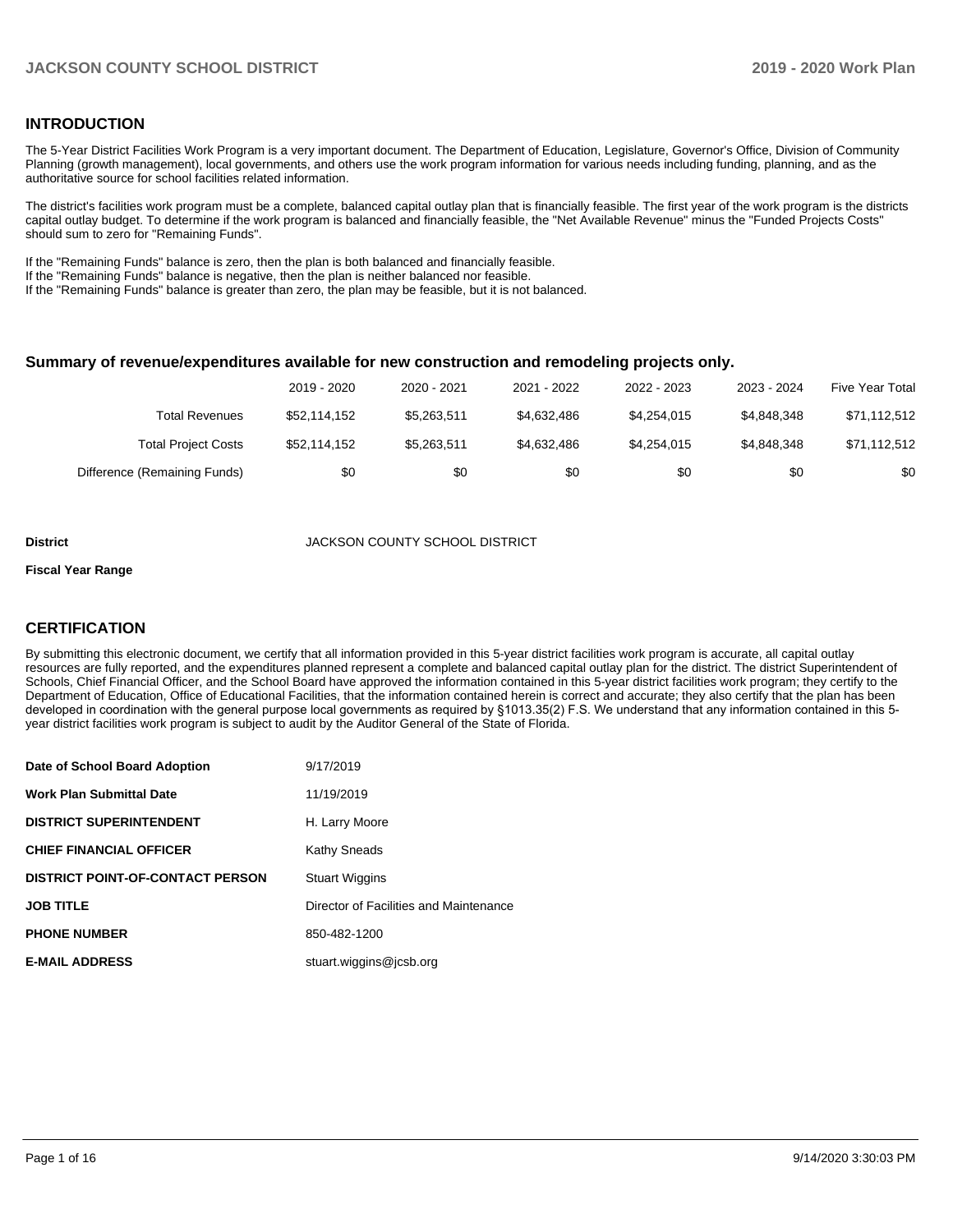# **Expenditures**

### **Expenditure for Maintenance, Repair and Renovation from 1.50-Mills and PECO**

Annually, prior to the adoption of the district school budget, each school board must prepare a tentative district facilities work program that includes a schedule of major repair and renovation projects necessary to maintain the educational and ancillary facilities of the district.

|                           | Item                                                                                                                                                                                                                                                                                                                                                                                                                                                                                   | 2019 - 2020<br><b>Actual Budget</b> | 2020 - 2021<br>Projected | 2021 - 2022<br>Projected | 2022 - 2023<br>Projected | 2023 - 2024<br>Projected | Total     |
|---------------------------|----------------------------------------------------------------------------------------------------------------------------------------------------------------------------------------------------------------------------------------------------------------------------------------------------------------------------------------------------------------------------------------------------------------------------------------------------------------------------------------|-------------------------------------|--------------------------|--------------------------|--------------------------|--------------------------|-----------|
| <b>HVAC</b>               |                                                                                                                                                                                                                                                                                                                                                                                                                                                                                        | \$130,000                           | \$130,000                | \$130,000                | \$130,000                | \$130,000                | \$650,000 |
| Locations:                | ADMINISTRATIVE BUILDING, Adult Education Center, COTTONDALE ELEMENTARY, COTTONDALE SENIOR HIGH, Early Childhood<br>Center, FRANK M GOLSON ELEMENTARY, GRACEVILLE ELEMENTARY, GRACEVILLE HIGH, GRAND RIDGE SCHOOL, HOPE SCHOOL.<br>JACKSON ALTERNATIVE SCHOOL (CACL/ACE), MAINTENANCE YARD, MALONE SCHOOL, MARIANNA HIGH (OLD), MARIANNA HIGH<br>SCHOOL (NEW), MARIANNA MIDDLE, RIVERSIDE ELEMENTARY, SNEADS ELEMENTARY, SNEADS SENIOR HIGH, TRANSPORTATION<br>CENTER                   |                                     |                          |                          |                          |                          |           |
| Flooring                  |                                                                                                                                                                                                                                                                                                                                                                                                                                                                                        | \$100,000                           | \$100,000                | \$100,000                | \$100,000                | \$100,000                | \$500,000 |
| Locations:                | ADMINISTRATIVE BUILDING, Adult Education Center, COTTONDALE ELEMENTARY, COTTONDALE SENIOR HIGH, Early Childhood<br>Center, FRANK M GOLSON ELEMENTARY, GRACEVILLE ELEMENTARY, GRACEVILLE HIGH, GRAND RIDGE SCHOOL, HOPE SCHOOL,<br>JACKSON ALTERNATIVE SCHOOL (CACL/ACE), MAINTENANCE YARD, MALONE SCHOOL, MARIANNA HIGH (OLD), MARIANNA HIGH<br>SCHOOL (NEW), MARIANNA MIDDLE, RIVERSIDE ELEMENTARY, SNEADS ELEMENTARY, SNEADS SENIOR HIGH, TRANSPORTATION<br>CENTER                   |                                     |                          |                          |                          |                          |           |
| Roofing                   |                                                                                                                                                                                                                                                                                                                                                                                                                                                                                        | \$20,000                            | \$20,000                 | \$20,000                 | \$20,000                 | \$20,000                 | \$100,000 |
| Locations:                | ADMINISTRATIVE BUILDING, Adult Education Center, COTTONDALE ELEMENTARY, COTTONDALE SENIOR HIGH, Early Childhood<br>Center, FRANK M GOLSON ELEMENTARY, GRACEVILLE ELEMENTARY, GRACEVILLE HIGH, GRAND RIDGE SCHOOL, HOPE SCHOOL,<br>JACKSON ALTERNATIVE SCHOOL (CACL/ACE), MAINTENANCE YARD, MALONE SCHOOL, MARIANNA HIGH (OLD), MARIANNA HIGH<br>SCHOOL (NEW), MARIANNA MIDDLE, RIVERSIDE ELEMENTARY, SNEADS ELEMENTARY, SNEADS SENIOR HIGH, TRANSPORTATION<br><b>CENTER</b>            |                                     |                          |                          |                          |                          |           |
| Safety to Life            |                                                                                                                                                                                                                                                                                                                                                                                                                                                                                        | \$0                                 | \$0                      | \$0                      | \$0                      | \$0                      | \$0       |
| Locations:                | No Locations for this expenditure.                                                                                                                                                                                                                                                                                                                                                                                                                                                     |                                     |                          |                          |                          |                          |           |
| Fencing                   |                                                                                                                                                                                                                                                                                                                                                                                                                                                                                        | \$15,000                            | \$15,000                 | \$15,000                 | \$15,000                 | \$15,000                 | \$75,000  |
| Locations:                | ADMINISTRATIVE BUILDING, Adult Education Center, COTTONDALE ELEMENTARY, COTTONDALE SENIOR HIGH, Early Childhood<br>Center, FRANK M GOLSON ELEMENTARY, GRACEVILLE ELEMENTARY, GRACEVILLE HIGH, GRAND RIDGE SCHOOL, HOPE SCHOOL,<br>JACKSON ALTERNATIVE SCHOOL (CACL/ACE), MAINTENANCE YARD, MALONE SCHOOL, MARIANNA HIGH (OLD), MARIANNA HIGH<br>SCHOOL (NEW), MARIANNA MIDDLE, RIVERSIDE ELEMENTARY, SNEADS ELEMENTARY, SNEADS SENIOR HIGH, TRANSPORTATION<br><b>CENTER</b>            |                                     |                          |                          |                          |                          |           |
| Parking                   |                                                                                                                                                                                                                                                                                                                                                                                                                                                                                        | \$0                                 | \$0                      | \$0                      | \$0                      | \$0                      | \$0       |
|                           | Locations: No Locations for this expenditure.                                                                                                                                                                                                                                                                                                                                                                                                                                          |                                     |                          |                          |                          |                          |           |
| Electrical                |                                                                                                                                                                                                                                                                                                                                                                                                                                                                                        | \$50,000                            | \$50,000                 | \$50,000                 | \$50,000                 | \$50,000                 | \$250,000 |
| Locations:                | ADMINISTRATIVE BUILDING, Adult Education Center, COTTONDALE ELEMENTARY, COTTONDALE SENIOR HIGH, Early Childhood<br>Center, FRANK M GOLSON ELEMENTARY, GRACEVILLE ELEMENTARY, GRACEVILLE HIGH, GRAND RIDGE SCHOOL, HOPE SCHOOL,<br>JACKSON ALTERNATIVE SCHOOL (CACL/ACE), MAINTENANCE YARD, MALONE SCHOOL, MARIANNA HIGH (OLD), MARIANNA HIGH<br>SCHOOL (NEW), MARIANNA MIDDLE, RIVERSIDE ELEMENTARY, SNEADS ELEMENTARY, SNEADS SENIOR HIGH, TRANSPORTATION<br><b>CENTER</b>            |                                     |                          |                          |                          |                          |           |
| Fire Alarm                |                                                                                                                                                                                                                                                                                                                                                                                                                                                                                        | \$25,000                            | \$25,000                 | \$25,000                 | \$25,000                 | \$25,000                 | \$125,000 |
|                           | Locations: ADMINISTRATIVE BUILDING, Adult Education Center, COTTONDALE ELEMENTARY, COTTONDALE SENIOR HIGH, Early Childhood<br>Center, FRANK M GOLSON ELEMENTARY, GRACEVILLE ELEMENTARY, GRACEVILLE HIGH, GRAND RIDGE SCHOOL, HOPE SCHOOL,<br>JACKSON ALTERNATIVE SCHOOL (CACL/ACE), MAINTENANCE YARD, MALONE SCHOOL, MARIANNA HIGH (OLD), MARIANNA HIGH<br>SCHOOL (NEW), MARIANNA MIDDLE, RIVERSIDE ELEMENTARY, SNEADS ELEMENTARY, SNEADS SENIOR HIGH, TRANSPORTATION<br><b>CENTER</b> |                                     |                          |                          |                          |                          |           |
| Telephone/Intercom System |                                                                                                                                                                                                                                                                                                                                                                                                                                                                                        | \$0                                 | \$0                      | \$0                      | \$0                      | \$0                      | 30        |
|                           | Locations: No Locations for this expenditure.                                                                                                                                                                                                                                                                                                                                                                                                                                          |                                     |                          |                          |                          |                          |           |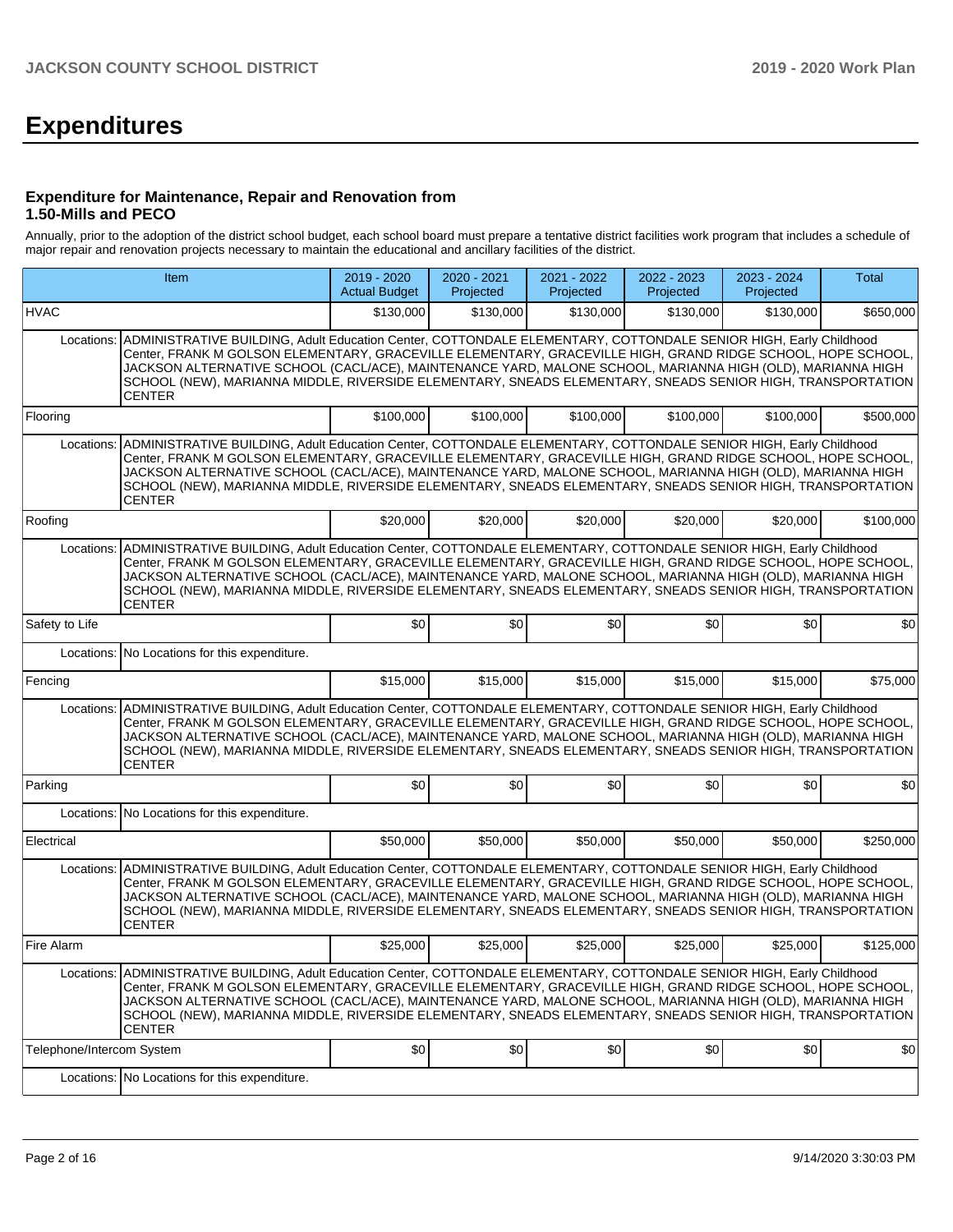| Closed Circuit Television                                                                                                                                                                                                                                                                                                                                                                                                                                                              |                                                                                                                                                                                                                                                                                                                                                                                                                                                                                        | \$0       | \$0       | \$0       | \$0       | \$0       | \$0         |  |  |  |  |  |  |
|----------------------------------------------------------------------------------------------------------------------------------------------------------------------------------------------------------------------------------------------------------------------------------------------------------------------------------------------------------------------------------------------------------------------------------------------------------------------------------------|----------------------------------------------------------------------------------------------------------------------------------------------------------------------------------------------------------------------------------------------------------------------------------------------------------------------------------------------------------------------------------------------------------------------------------------------------------------------------------------|-----------|-----------|-----------|-----------|-----------|-------------|--|--|--|--|--|--|
|                                                                                                                                                                                                                                                                                                                                                                                                                                                                                        | Locations: No Locations for this expenditure.                                                                                                                                                                                                                                                                                                                                                                                                                                          |           |           |           |           |           |             |  |  |  |  |  |  |
| Paint                                                                                                                                                                                                                                                                                                                                                                                                                                                                                  |                                                                                                                                                                                                                                                                                                                                                                                                                                                                                        | \$8,000   | \$8,000   | \$8,000   | \$8,000   | \$8,000   | \$40,000    |  |  |  |  |  |  |
|                                                                                                                                                                                                                                                                                                                                                                                                                                                                                        | Locations: ADMINISTRATIVE BUILDING, Adult Education Center, COTTONDALE ELEMENTARY, COTTONDALE SENIOR HIGH, Early Childhood<br>Center, FRANK M GOLSON ELEMENTARY, GRACEVILLE ELEMENTARY, GRACEVILLE HIGH, GRAND RIDGE SCHOOL, HOPE SCHOOL,<br>JACKSON ALTERNATIVE SCHOOL (CACL/ACE), MAINTENANCE YARD, MALONE SCHOOL, MARIANNA HIGH (OLD), MARIANNA HIGH<br>SCHOOL (NEW), MARIANNA MIDDLE, RIVERSIDE ELEMENTARY, SNEADS ELEMENTARY, SNEADS SENIOR HIGH, TRANSPORTATION<br><b>CENTER</b> |           |           |           |           |           |             |  |  |  |  |  |  |
| Maintenance/Repair                                                                                                                                                                                                                                                                                                                                                                                                                                                                     |                                                                                                                                                                                                                                                                                                                                                                                                                                                                                        | \$210,000 | \$210,000 | \$210,000 | \$210,000 | \$210,000 | \$1,050,000 |  |  |  |  |  |  |
| Locations: ADMINISTRATIVE BUILDING, Adult Education Center, COTTONDALE ELEMENTARY, COTTONDALE SENIOR HIGH, Early Childhood<br>Center, FRANK M GOLSON ELEMENTARY, GRACEVILLE ELEMENTARY, GRACEVILLE HIGH, GRAND RIDGE SCHOOL, HOPE SCHOOL,<br>JACKSON ALTERNATIVE SCHOOL (CACL/ACE), MAINTENANCE YARD, MALONE SCHOOL, MARIANNA HIGH (OLD), MARIANNA HIGH<br>SCHOOL (NEW), MARIANNA MIDDLE, RIVERSIDE ELEMENTARY, SNEADS ELEMENTARY, SNEADS SENIOR HIGH, TRANSPORTATION<br><b>CENTER</b> |                                                                                                                                                                                                                                                                                                                                                                                                                                                                                        |           |           |           |           |           |             |  |  |  |  |  |  |
|                                                                                                                                                                                                                                                                                                                                                                                                                                                                                        | Sub Total:                                                                                                                                                                                                                                                                                                                                                                                                                                                                             | \$558,000 | \$558,000 | \$558,000 | \$558,000 | \$558,000 | \$2,790,000 |  |  |  |  |  |  |

| <b>IPECO Maintenance Expenditures</b> | \$250.224     | \$250.224 | \$250.224 | \$250.224 | \$250,224 | \$1,251,120 |
|---------------------------------------|---------------|-----------|-----------|-----------|-----------|-------------|
| 1.50 Mill Sub Total: I                | \$381<br>.776 | \$381,776 | \$381,776 | \$381,776 | \$381,776 | \$1,908,880 |

| <b>Other Items</b>                                                                                                                                                                                                                                                                                                                                                                                                                                                                    | $2019 - 2020$<br><b>Actual Budget</b> | 2020 - 2021<br>Projected | $2021 - 2022$<br>Projected | 2022 - 2023<br>Projected | 2023 - 2024<br>Projected | <b>Total</b> |  |  |  |  |
|---------------------------------------------------------------------------------------------------------------------------------------------------------------------------------------------------------------------------------------------------------------------------------------------------------------------------------------------------------------------------------------------------------------------------------------------------------------------------------------|---------------------------------------|--------------------------|----------------------------|--------------------------|--------------------------|--------------|--|--|--|--|
| Plumbing                                                                                                                                                                                                                                                                                                                                                                                                                                                                              | \$36,000                              | \$36,000                 | \$36,000                   | \$36,000                 | \$36,000                 | \$180,000    |  |  |  |  |
| Locations ADMINISTRATIVE BUILDING, Adult Education Center, COTTONDALE ELEMENTARY, COTTONDALE SENIOR HIGH, Early Childhood<br>Center, FRANK M GOLSON ELEMENTARY, GRACEVILLE ELEMENTARY, GRACEVILLE HIGH, GRAND RIDGE SCHOOL, HOPE<br>SCHOOL, JACKSON ALTERNATIVE SCHOOL (CACL/ACE), MAINTENANCE YARD, MALONE SCHOOL, MARIANNA HIGH (OLD),<br>MARIANNA HIGH SCHOOL (NEW), MARIANNA MIDDLE, RIVERSIDE ELEMENTARY, SNEADS ELEMENTARY, SNEADS SENIOR HIGH,<br><b>TRANSPORTATION CENTER</b> |                                       |                          |                            |                          |                          |              |  |  |  |  |
| Doors and Devices                                                                                                                                                                                                                                                                                                                                                                                                                                                                     | \$25,000                              | \$25,000                 | \$25,000                   | \$25,000                 | \$25,000                 | \$125,000    |  |  |  |  |
| Locations ADMINISTRATIVE BUILDING, Adult Education Center, COTTONDALE ELEMENTARY, COTTONDALE SENIOR HIGH, Early Childhood<br>Center, FRANK M GOLSON ELEMENTARY, GRACEVILLE ELEMENTARY, GRACEVILLE HIGH, GRAND RIDGE SCHOOL, HOPE<br>SCHOOL, JACKSON ALTERNATIVE SCHOOL (CACL/ACE), MAINTENANCE YARD, MALONE SCHOOL, MARIANNA HIGH (OLD),<br>MARIANNA HIGH SCHOOL (NEW), MARIANNA MIDDLE, RIVERSIDE ELEMENTARY, SNEADS ELEMENTARY, SNEADS SENIOR HIGH,<br><b>TRANSPORTATION CENTER</b> |                                       |                          |                            |                          |                          |              |  |  |  |  |
| Covered Walks                                                                                                                                                                                                                                                                                                                                                                                                                                                                         | \$10,000                              | \$10,000                 | \$10,000                   | \$10,000                 | \$10,000                 | \$50,000     |  |  |  |  |
| Locations ADMINISTRATIVE BUILDING, Adult Education Center, COTTONDALE ELEMENTARY, COTTONDALE SENIOR HIGH, Early Childhood<br>Center, FRANK M GOLSON ELEMENTARY, GRACEVILLE ELEMENTARY, GRACEVILLE HIGH, GRAND RIDGE SCHOOL, HOPE<br>SCHOOL, JACKSON ALTERNATIVE SCHOOL (CACL/ACE), MAINTENANCE YARD, MALONE SCHOOL, MARIANNA HIGH (OLD),<br>MARIANNA HIGH SCHOOL (NEW), MARIANNA MIDDLE, RIVERSIDE ELEMENTARY, SNEADS ELEMENTARY, SNEADS SENIOR HIGH,<br><b>TRANSPORTATION CENTER</b> |                                       |                          |                            |                          |                          |              |  |  |  |  |
| <b>Cabinets</b>                                                                                                                                                                                                                                                                                                                                                                                                                                                                       | \$1,000                               | \$1,000                  | \$1,000                    | \$1,000                  | \$1,000                  | \$5,000      |  |  |  |  |
| Locations ADMINISTRATIVE BUILDING, Adult Education Center, COTTONDALE ELEMENTARY, COTTONDALE SENIOR HIGH, Early Childhood<br>Center, FRANK M GOLSON ELEMENTARY, GRACEVILLE ELEMENTARY, GRACEVILLE HIGH, GRAND RIDGE SCHOOL, HOPE<br>SCHOOL, JACKSON ALTERNATIVE SCHOOL (CACL/ACE), MAINTENANCE YARD, MALONE SCHOOL, MARIANNA HIGH (OLD),<br>MARIANNA HIGH SCHOOL (NEW), MARIANNA MIDDLE, RIVERSIDE ELEMENTARY, SNEADS ELEMENTARY, SNEADS SENIOR HIGH,<br><b>TRANSPORTATION CENTER</b> |                                       |                          |                            |                          |                          |              |  |  |  |  |
| Handicapped Access                                                                                                                                                                                                                                                                                                                                                                                                                                                                    | \$1,000                               | \$1,000                  | \$1,000                    | \$1,000                  | \$1,000                  | \$5,000      |  |  |  |  |
| Locations ADMINISTRATIVE BUILDING, Adult Education Center, COTTONDALE ELEMENTARY, COTTONDALE SENIOR HIGH, Early Childhood<br>Center, FRANK M GOLSON ELEMENTARY, GRACEVILLE ELEMENTARY, GRACEVILLE HIGH, GRAND RIDGE SCHOOL, HOPE<br>SCHOOL, JACKSON ALTERNATIVE SCHOOL (CACL/ACE), MAINTENANCE YARD, MALONE SCHOOL, MARIANNA HIGH (OLD),<br>MARIANNA HIGH SCHOOL (NEW), MARIANNA MIDDLE, RIVERSIDE ELEMENTARY, SNEADS ELEMENTARY, SNEADS SÈNIOR HIGH,<br><b>TRANSPORTATION CENTER</b> |                                       |                          |                            |                          |                          |              |  |  |  |  |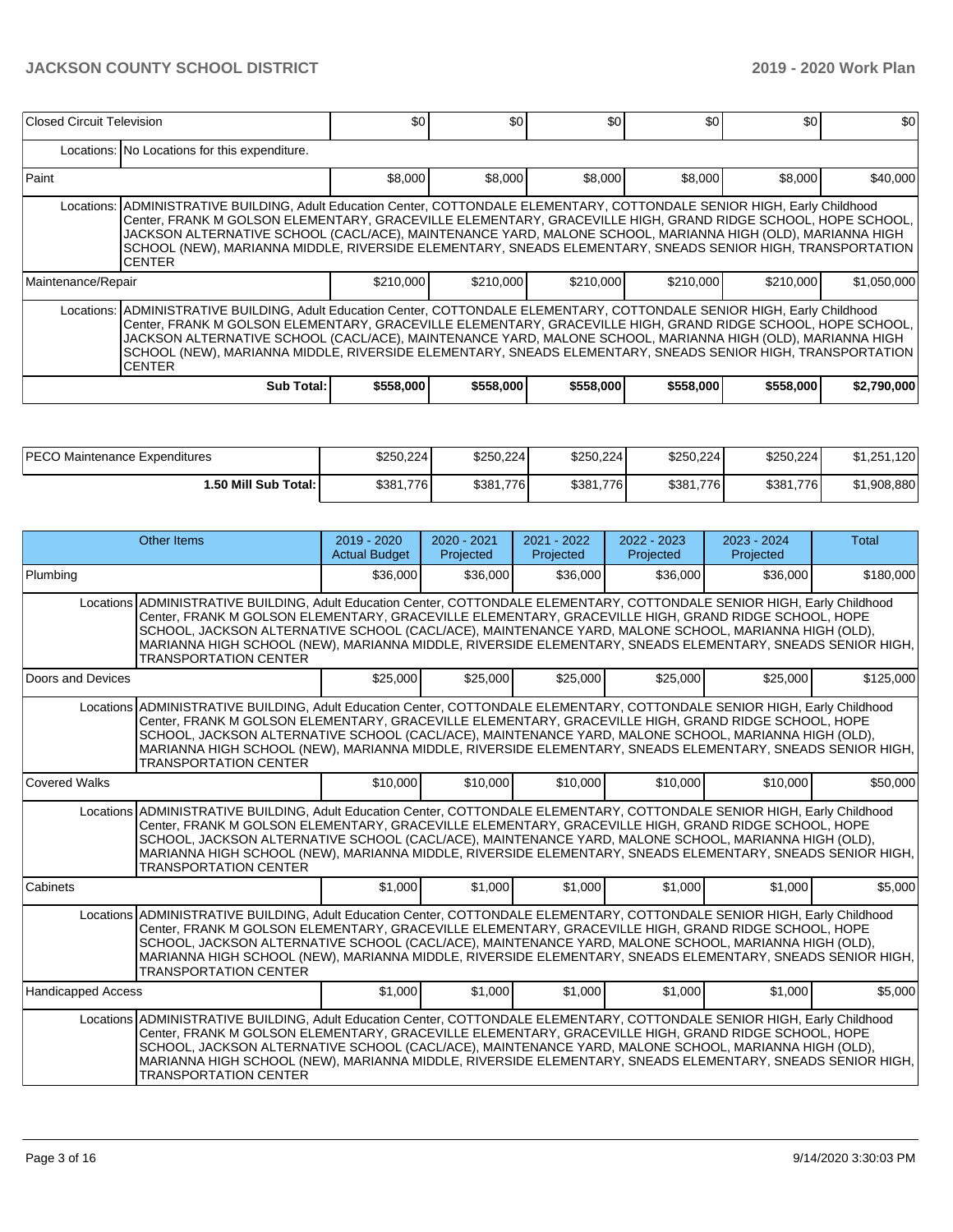| Tools and Equipment                                                                                                                                                                                                                                                                                                                                                                                                                                                                      |        | \$1.000   | \$1,000   | \$1,000   | \$1,000   | \$1,000   | \$5,000     |
|------------------------------------------------------------------------------------------------------------------------------------------------------------------------------------------------------------------------------------------------------------------------------------------------------------------------------------------------------------------------------------------------------------------------------------------------------------------------------------------|--------|-----------|-----------|-----------|-----------|-----------|-------------|
| Locations ADMINISTRATIVE BUILDING, Adult Education Center, COTTONDALE ELEMENTARY, COTTONDALE SENIOR HIGH, Early Childhood<br>Center, FRANK M GOLSON ELEMENTARY, GRACEVILLE ELEMENTARY, GRACEVILLE HIGH, GRAND RIDGE SCHOOL, HOPE<br>ISCHOOL, JACKSON ALTERNATIVE SCHOOL (CACL/ACE), MAINTENANCE YARD, MALONE SCHOOL, MARIANNA HIGH (OLD),<br>IMARIANNA HIGH SCHOOL (NEW), MARIANNA MIDDLE, RIVERSIDE ELEMENTARY, SNEADS ELEMENTARY, SNEADS SENIOR HIGH,<br><b>ITRANSPORTATION CENTER</b> |        |           |           |           |           |           |             |
|                                                                                                                                                                                                                                                                                                                                                                                                                                                                                          | Total: | \$632,000 | \$632,000 | \$632,000 | \$632,000 | \$632,000 | \$3.160.000 |

### **Local 1.50 Mill Expenditure For Maintenance, Repair and Renovation**

Anticipated expenditures expected from local funding sources over the years covered by the current work plan.

| Item                                                         | 2019 - 2020<br><b>Actual Budget</b> | $2020 - 2021$<br>Projected | 2021 - 2022<br>Projected | 2022 - 2023<br>Projected | 2023 - 2024<br>Projected | <b>Total</b> |
|--------------------------------------------------------------|-------------------------------------|----------------------------|--------------------------|--------------------------|--------------------------|--------------|
| Remaining Maint and Repair from 1.5 Mills                    | \$381,776                           | \$381,776                  | \$381,776                | \$381,776                | \$381,776                | \$1,908,880  |
| Maintenance/Repair Salaries                                  | \$0                                 | \$0                        | \$0                      | \$0                      | \$0                      | \$0          |
| <b>School Bus Purchases</b>                                  | \$321,000                           | \$321,000                  | \$321,000                | \$321,000                | \$321,000                | \$1,605,000  |
| <b>Other Vehicle Purchases</b>                               | \$0                                 | \$0                        | \$0                      | \$0                      | \$0                      | \$0          |
| Capital Outlay Equipment                                     | \$0                                 | \$0                        | \$0                      | \$0                      | \$0                      | \$0          |
| Rent/Lease Payments                                          | \$0                                 | \$0                        | \$0                      | \$0                      | \$0                      | \$0          |
| <b>COP Debt Service</b>                                      | \$0                                 | \$0                        | \$0                      | \$0                      | \$0                      | \$0          |
| Rent/Lease Relocatables                                      | \$28,860                            | \$19,320                   | \$19,320                 | \$0                      | \$0                      | \$67,500     |
| <b>Environmental Problems</b>                                | \$0                                 | \$0                        | \$0                      | \$0                      | \$0                      | \$0          |
| s.1011.14 Debt Service                                       | \$0                                 | \$0                        | \$1,000,000              | \$1,000,000              | \$1,000,000              | \$3,000,000  |
| <b>Special Facilities Construction Account</b>               | \$1,670,049                         | \$815,526                  | \$0                      | \$0                      | \$0                      | \$2,485,575  |
| Premiums for Property Casualty Insurance - 1011.71<br>(4a,b) | \$0                                 | \$0                        | \$0                      | \$0                      | \$0                      | \$0          |
| Qualified School Construction Bonds (QSCB)                   | \$0                                 | \$0                        | \$0                      | \$0                      | \$0                      | \$0          |
| Qualified Zone Academy Bonds (QZAB)                          | \$0                                 | \$0                        | \$0                      | \$0                      | \$0                      | \$0          |
| <b>Local Expenditure Totals:</b>                             | \$2,401,685                         | \$1,537,622                | \$1,722,096              | \$1,702,776              | \$1,702,776              | \$9,066,955  |

# **Revenue**

#### **1.50 Mill Revenue Source**

Schedule of Estimated Capital Outlay Revenue from each currently approved source which is estimated to be available for expenditures on the projects included in the tentative district facilities work program. All amounts are NET after considering carryover balances, interest earned, new COP's, 1011.14 and 1011.15 loans, etc. Districts cannot use 1.5-Mill funds for salaries except for those explicitly associated with maintenance/repair projects. (1011.71 (5), F.S.)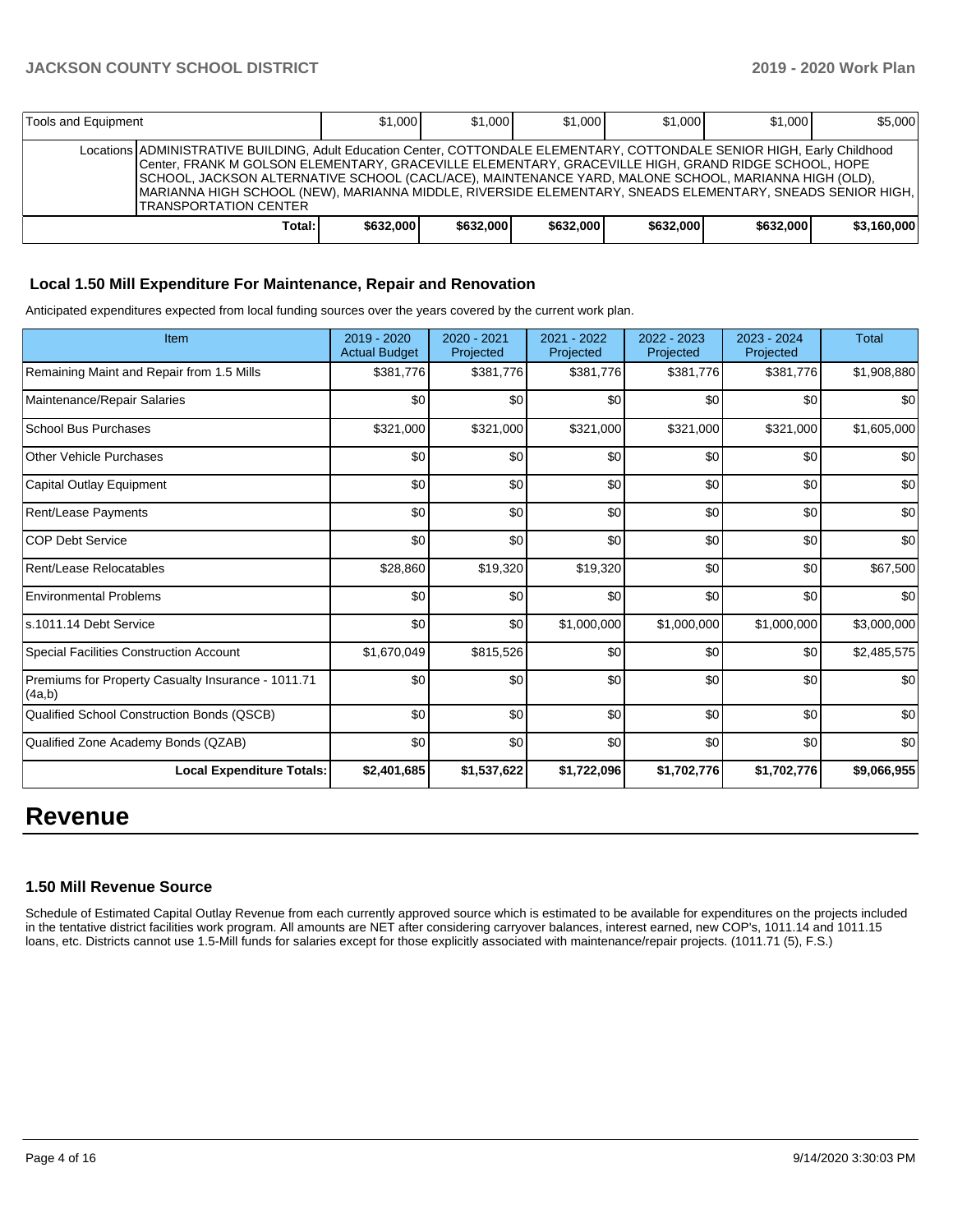| <b>Item</b>                                                                       | Fund | $2019 - 2020$<br><b>Actual Value</b> | 2020 - 2021<br>Projected | 2021 - 2022<br>Projected | $2022 - 2023$<br>Projected | $2023 - 2024$<br>Projected | Total           |
|-----------------------------------------------------------------------------------|------|--------------------------------------|--------------------------|--------------------------|----------------------------|----------------------------|-----------------|
| (1) Non-exempt property<br>lassessed valuation                                    |      | \$1,635,782,990                      | \$1,674,902,873          | \$1,721,088,895          | \$1,781,287,640            | \$1,839,518,726            | \$8,652,581,124 |
| (2) The Millage projected for<br>discretionary capital outlay per<br>ls.1011.71   |      | 1.00                                 | 1.00                     | 1.00                     | 1.00                       | 1.00                       |                 |
| (3) Full value of the 1.50-Mill<br>discretionary capital outlay per<br>ls.1011.71 |      | \$2,748.115                          | \$2,813,837              | \$2,891,429              | \$2,992,563                | \$3,090,391                | \$14,536,335    |
| $(4)$ Value of the portion of the 1.50<br>-Mill ACTUALLY levied                   | 370  | \$1,570,352                          | \$1,607,907              | \$1,652,245              | \$1,710,036                | \$1,765,938                | \$8,306,478     |
| $(5)$ Difference of lines (3) and (4)                                             |      | \$1,177,763                          | \$1,205,930              | \$1,239,184              | \$1,282,527                | \$1,324,453                | \$6,229,857     |

#### **PECO Revenue Source**

The figure in the row designated "PECO Maintenance" will be subtracted from funds available for new construction because PECO maintenance dollars cannot be used for new construction.

| Item                          | Fund         | $2019 - 2020$<br><b>Actual Budget</b> | 2020 - 2021<br>Projected | 2021 - 2022<br>Projected | 2022 - 2023<br>Projected | $2023 - 2024$<br>Projected | Total       |
|-------------------------------|--------------|---------------------------------------|--------------------------|--------------------------|--------------------------|----------------------------|-------------|
| <b>IPECO New Construction</b> | 340 <b>I</b> | \$0                                   | \$0                      | \$0                      | \$0                      | \$0                        | \$0         |
| PECO Maintenance Expenditures |              | \$250.224                             | \$250,224                | \$250.224                | \$250.224                | \$250,224                  | \$1,251,120 |
|                               |              | \$250.224                             | \$250,224                | \$250,224                | \$250.224                | \$250,224                  | \$1,251,120 |

# **CO & DS Revenue Source**

Revenue from Capital Outlay and Debt Service funds.

| Item                                      | Fund | 2019 - 2020<br><b>Actual Budget</b> | 2020 - 2021<br>Projected | 2021 - 2022<br>Projected | $2022 - 2023$<br>Projected | $2023 - 2024$<br>Projected | Total       |
|-------------------------------------------|------|-------------------------------------|--------------------------|--------------------------|----------------------------|----------------------------|-------------|
| ICO & DS Cash Flow-through<br>Distributed | 360  | \$248.258                           | \$248.258                | \$248.258                | \$248.258                  | \$248.258                  | \$1,241,290 |
| ICO & DS Interest on<br>Undistributed CO  | 360  | \$5.093                             | \$5,093                  | \$5.093                  | \$5.093                    | \$5,093                    | \$25,465    |
|                                           |      | \$253,351                           | \$253.351                | \$253.351                | \$253.351                  | \$253.351                  | \$1,266,755 |

#### **Fair Share Revenue Source**

Nothing reported for this section. All legally binding commitments for proportionate fair-share mitigation for impacts on public school facilities must be included in the 5-year district work program.

#### **Sales Surtax Referendum**

Specific information about any referendum for a 1-cent or ½-cent surtax referendum during the previous year.

**Did the school district hold a surtax referendum during the past fiscal year 2018 - 2019?**

No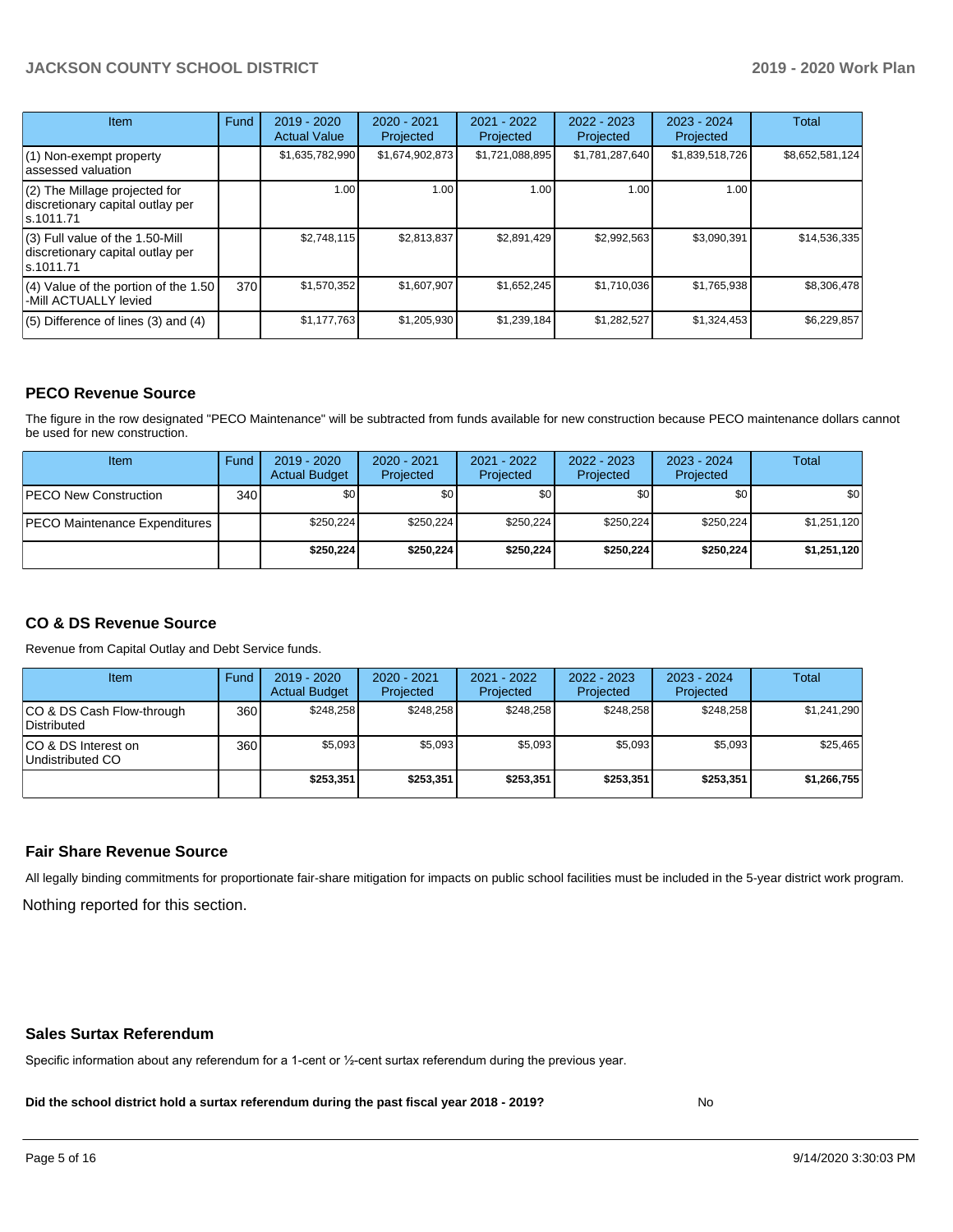# **Additional Revenue Source**

Any additional revenue sources

| Item                                                                                                               | 2019 - 2020<br><b>Actual Value</b> | 2020 - 2021<br>Projected | 2021 - 2022<br>Projected | 2022 - 2023<br>Projected | 2023 - 2024<br>Projected | <b>Total</b>             |
|--------------------------------------------------------------------------------------------------------------------|------------------------------------|--------------------------|--------------------------|--------------------------|--------------------------|--------------------------|
| Proceeds from a s.1011.14/15 F.S. Loans                                                                            | \$0                                | \$0                      | \$0                      | \$0                      | \$0                      | \$0                      |
| District Bonds - Voted local bond<br>referendum proceeds per s.9, Art VII<br><b>State Constitution</b>             | \$0                                | \$0                      | \$0                      | \$0                      | \$0                      | \$0                      |
| Proceeds from Special Act Bonds                                                                                    | \$0                                | \$0                      | \$0                      | \$0                      | \$0                      | \$0                      |
| Estimated Revenue from CO & DS Bond<br>Sale                                                                        | \$0                                | \$0                      | \$0                      | \$0                      | \$0                      | \$0                      |
| Proceeds from Voted Capital<br>Improvements millage                                                                | \$0                                | \$0                      | \$0                      | \$0                      | \$0                      | \$0                      |
| Other Revenue for Other Capital Projects                                                                           | \$0                                | \$0                      | \$0                      | \$0                      | \$0                      | \$0                      |
| Proceeds from 1/2 cent sales surtax<br>authorized by school board                                                  | \$2,400,000                        | \$2,400,000              | \$2,400,000              | \$2,400,000              | \$2,400,000              | \$12,000,000             |
| Proceeds from local governmental<br>infrastructure sales surtax                                                    | \$0                                | \$0                      | \$0                      | \$0                      | \$0                      | \$0                      |
| Proceeds from Certificates of<br>Participation (COP's) Sale                                                        | \$0                                | \$0                      | \$0                      | \$0                      | \$0                      | \$0                      |
| Classrooms First Bond proceeds amount<br>authorized in FY 1997-98                                                  | \$0                                | \$0                      | \$0                      | \$0                      | \$0                      | \$0                      |
| Classrooms for Kids                                                                                                | \$0                                | \$0                      | \$0                      | \$0                      | \$0                      | \$0                      |
| <b>District Equity Recognition</b>                                                                                 | \$0                                | \$0                      | \$0                      | \$0                      | \$0                      | \$0                      |
| <b>Federal Grants</b>                                                                                              | \$0                                | \$0                      | \$0                      | \$0                      | \$0                      | \$0                      |
| Proportionate share mitigation (actual<br>cash revenue only, not in kind donations)                                | \$0                                | \$0                      | \$0                      | \$0                      | \$0                      | \$0                      |
| Impact fees received                                                                                               | \$0                                | \$0                      | \$0                      | \$0                      | \$0                      | \$0                      |
| Private donations                                                                                                  | \$0                                | \$0                      | \$0                      | \$0                      | \$0                      | \$0                      |
| Grants from local governments or not-for-<br>profit organizations                                                  | \$0                                | \$0                      | \$0                      | \$0                      | \$0                      | \$0                      |
| Interest, Including Profit On Investment                                                                           | \$0                                | \$0                      | \$0                      | \$0                      | \$0                      | \$0                      |
| Revenue from Bonds pledging proceeds<br>from 1 cent or 1/2 cent Sales Surtax                                       | \$3,000,000                        | \$0                      | \$0                      | \$0                      | \$0                      | \$3,000,000              |
| <b>Total Fund Balance Carried Forward</b>                                                                          | \$28,232,327                       | \$2,539,875              | \$2,048,986              | \$1,593,404              | \$2,131,835              | \$36,546,427             |
| General Capital Outlay Obligated Fund<br>Balance Carried Forward From Total<br><b>Fund Balance Carried Forward</b> | \$0                                | \$0                      | \$0                      | \$0                      | \$0                      | \$0                      |
| Special Facilities Construction Account                                                                            | \$19,059,807                       | \$0                      | \$0                      | \$0                      | \$0                      | $\overline{$19,059,807}$ |
| One Cent - 1/2 Cent Sales Surtax Debt<br>Service From Total Fund Balance Carried<br>Forward                        | \$0                                | \$0                      | \$0                      | \$0                      | \$0                      | \$0                      |
| Capital Outlay Projects Funds Balance<br>Carried Forward From Total Fund<br><b>Balance Carried Forward</b>         | \$0                                | \$0                      | \$0                      | \$0                      | \$0                      | \$0                      |
| <b>Subtotal</b>                                                                                                    | \$52,692,134                       | \$4,939,875              | \$4,448,986              | \$3,993,404              | \$4,531,835              | \$70,606,234             |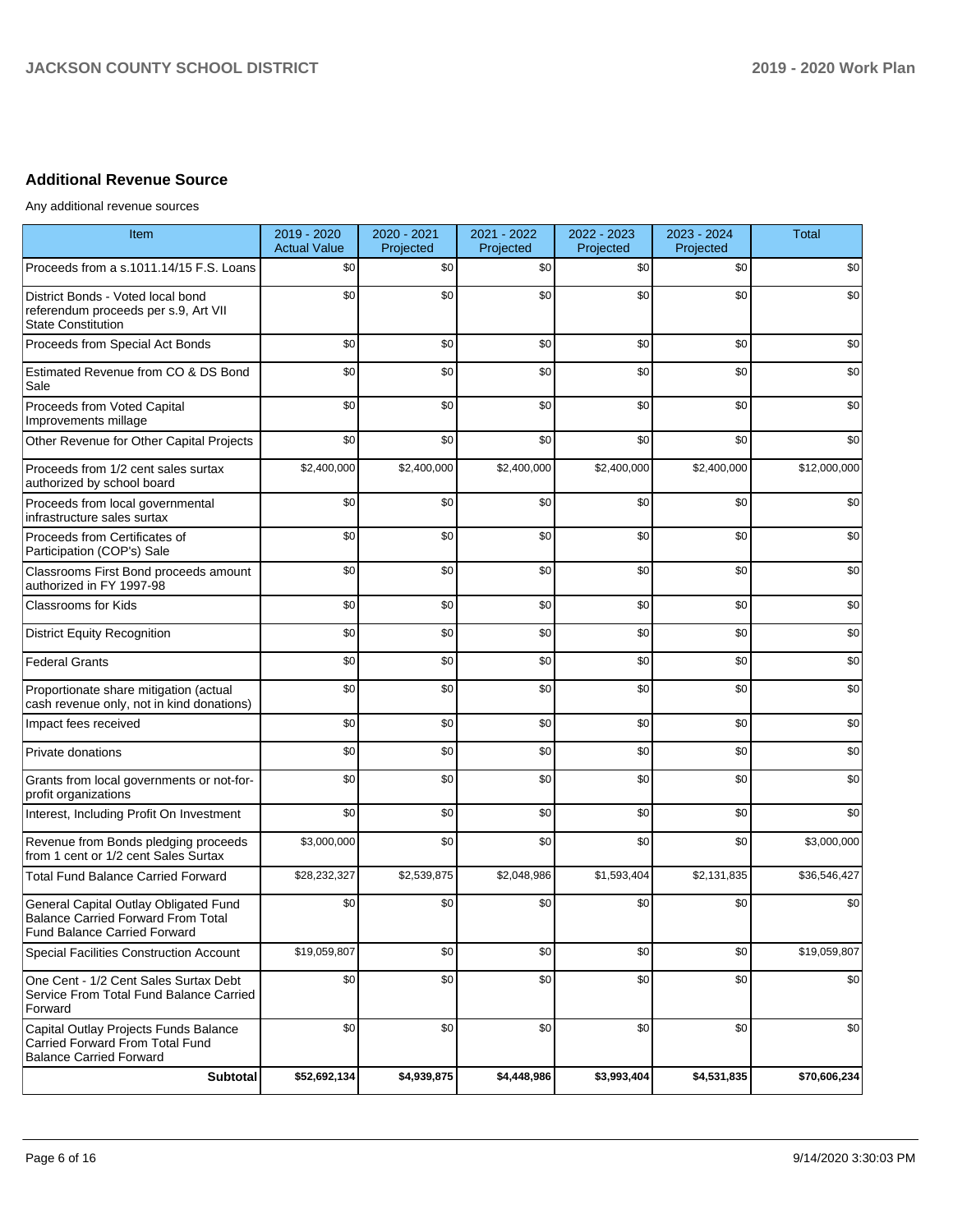# **Total Revenue Summary**

| <b>Item Name</b>                                              | 2019 - 2020<br><b>Budget</b> | $2020 - 2021$<br>Projected | 2021 - 2022<br>Projected | $2022 - 2023$<br>Projected | $2023 - 2024$<br>Projected | <b>Five Year Total</b> |
|---------------------------------------------------------------|------------------------------|----------------------------|--------------------------|----------------------------|----------------------------|------------------------|
| Local 1.5 Mill Discretionary Capital Outlay<br><b>Revenue</b> | \$1,570,352                  | \$1,607,907                | \$1,652,245              | \$1,710,036                | \$1,765,938                | \$8,306,478            |
| IPECO and 1.5 Mill Maint and Other 1.5<br>Mill Expenditures   | (\$2,401,685)                | (\$1,537,622)              | (\$1,722,096)            | (\$1,702,776)              | (\$1,702,776)              | (\$9,066,955)          |
| <b>PECO Maintenance Revenue</b>                               | \$250.224                    | \$250,224                  | \$250.224                | \$250.224                  | \$250.224                  | \$1,251,120            |
| Available 1.50 Mill for New<br><b>Construction</b>            | (\$831,333)                  | \$70,285                   | (\$69,851)               | \$7,260                    | \$63,162                   | (\$760, 477)           |

| <b>Item Name</b>                     | 2019 - 2020<br><b>Budget</b> | 2020 - 2021<br>Projected | 2021 - 2022<br>Projected | 2022 - 2023<br>Projected | 2023 - 2024<br>Projected | <b>Five Year Total</b> |
|--------------------------------------|------------------------------|--------------------------|--------------------------|--------------------------|--------------------------|------------------------|
| ICO & DS Revenue                     | \$253,351                    | \$253,351                | \$253,351                | \$253,351                | \$253,351                | \$1,266,755            |
| <b>PECO New Construction Revenue</b> | \$0                          | \$0                      | \$0                      | \$0                      | \$0                      | \$0                    |
| Other/Additional Revenue             | \$52,692,134                 | \$4,939,875              | \$4,448,986              | \$3,993,404              | \$4,531,835              | \$70,606,234           |
| <b>Total Additional Revenuel</b>     | \$52,945,485                 | \$5,193,226              | \$4,702,337              | \$4,246,755              | \$4,785,186              | \$71,872,989           |
| Total Available Revenue              | \$52,114,152                 | \$5,263,511              | \$4,632,486              | \$4.254.015              | \$4,848,348              | \$71,112,512           |

# **Project Schedules**

# **Capacity Project Schedules**

A schedule of capital outlay projects necessary to ensure the availability of satisfactory classrooms for the projected student enrollment in K-12 programs.

| <b>Project Description</b> | Location               |                          | 2019 - 2020 | $2020 - 2021$ | 2021 - 2022 | $2022 - 2023$ | 2023 - 2024 | <b>Total</b>    | Funded |
|----------------------------|------------------------|--------------------------|-------------|---------------|-------------|---------------|-------------|-----------------|--------|
| New PK-5 Wing              | <b>GRACEVILLE HIGH</b> | Planned<br>Cost:         | \$8,000,000 | \$1,000,000   | \$0         | \$0           | \$0         | \$9,000,000 Yes |        |
|                            |                        | <b>Student Stations:</b> |             | 300           |             |               |             | 300             |        |
|                            | Total Classrooms:      |                          |             | 20            |             |               |             | <b>20</b>       |        |
|                            |                        | Gross Sq Ft:             |             | 45,000        |             |               |             | 45,000          |        |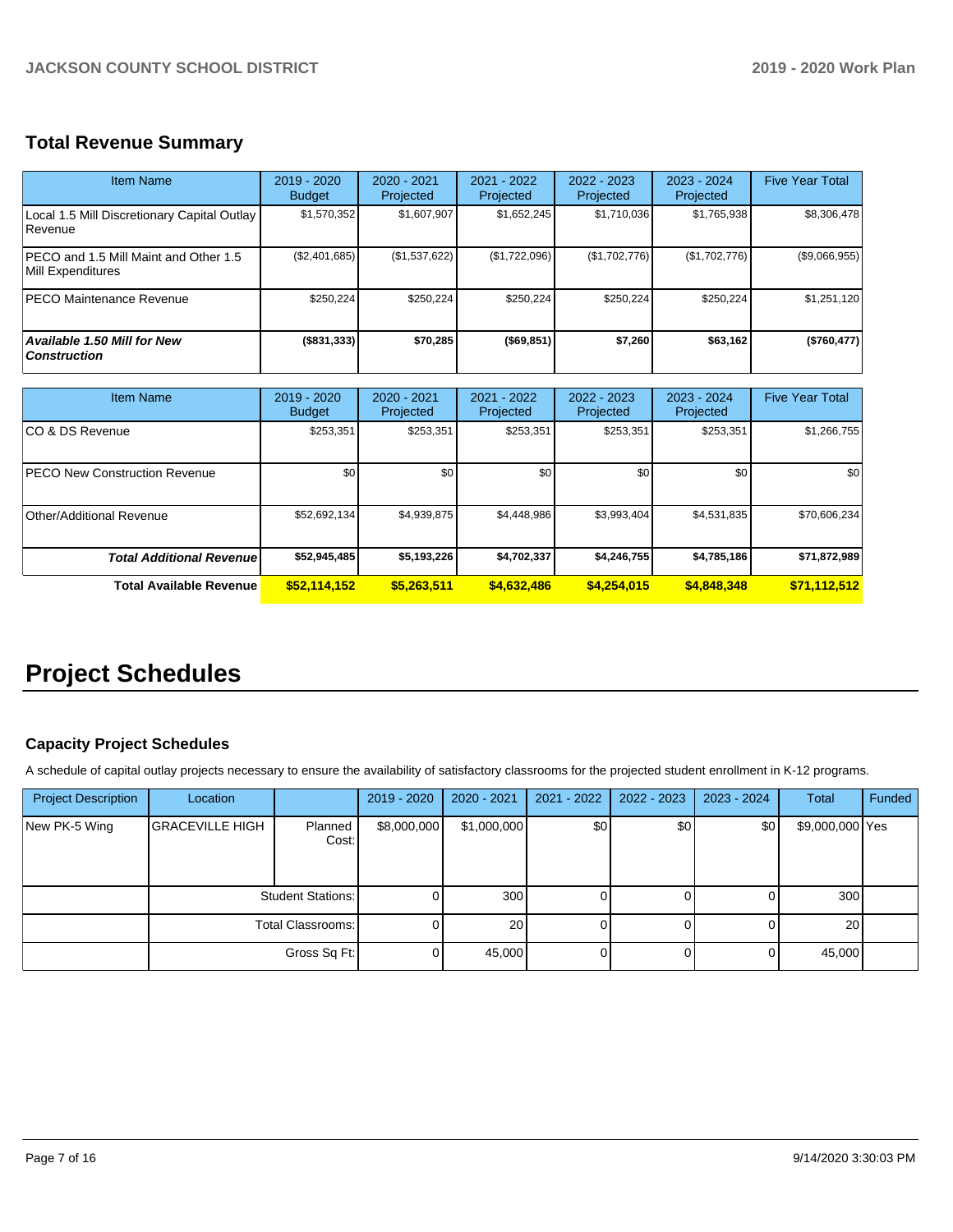| New Marianna K-8<br>School      | Location not<br>specified | Planned<br>Cost:         | \$41,421,830 | \$0          | \$0      | \$0          | \$0          | \$41,421,830 Yes |  |
|---------------------------------|---------------------------|--------------------------|--------------|--------------|----------|--------------|--------------|------------------|--|
|                                 |                           | <b>Student Stations:</b> | $\Omega$     | 2,424        | $\Omega$ | 0            | 0            | 2,424            |  |
|                                 |                           | <b>Total Classrooms:</b> | 0            | 128          | $\Omega$ | 0            | 0            | 128              |  |
|                                 | Gross Sq Ft:              |                          | 0            | 335,000      | $\Omega$ | 0            | 0            | 335,000          |  |
| New East Jackson<br>PK-8 School | Location not<br>specified | Planned<br>Cost:         | \$0          | \$0          | \$0      | \$12,592,333 | \$12,592,333 | \$25,184,666 No  |  |
|                                 | <b>Student Stations:</b>  |                          | $\Omega$     | <sup>0</sup> | $\Omega$ | 0            | $\Omega$     | $\Omega$         |  |
|                                 | <b>Total Classrooms:</b>  |                          | $\Omega$     |              | $\Omega$ | $\Omega$     | $\Omega$     | $\Omega$         |  |
|                                 |                           | Gross Sq Ft:             | $\mathbf 0$  | $\Omega$     | $\Omega$ | $\Omega$     | 0            | $\overline{0}$   |  |

| <b>Planned Cost:</b>       | \$49,421,830 | \$1,000,000 | <b>\$01</b> | $$12,592,333$ $$12,592,333$ | \$75,606,496 |
|----------------------------|--------------|-------------|-------------|-----------------------------|--------------|
| <b>Student Stations:</b>   |              | 2,724       |             |                             | 2,724        |
| <b>Total Classrooms: I</b> |              | 148         |             |                             | 148          |
| Gross Sq Ft:               |              | 380,000     |             |                             | 380,000      |

# **Other Project Schedules**

Major renovations, remodeling, and additions of capital outlay projects that do not add capacity to schools.

| <b>Project Description</b>                                                        | Location                              | 2019 - 2020<br><b>Actual Budget</b> | 2020 - 2021<br>Projected | 2021 - 2022<br>Projected | 2022 - 2023<br>Projected | 2023 - 2024<br>Projected | Total            | <b>Funded</b> |
|-----------------------------------------------------------------------------------|---------------------------------------|-------------------------------------|--------------------------|--------------------------|--------------------------|--------------------------|------------------|---------------|
| Lighting, Window, Fire Alarm<br>Retrofit (District Wide)                          | Location not specified                | \$0                                 | \$0                      | \$0                      | \$3,000,000              | \$0                      | \$3,000,000 No   |               |
| Various Technology Projects<br>District Wide                                      | Location not specified                | \$380,000                           | \$380,000                | \$380,000                | \$380,000                | \$380,000                | \$1,900,000 Yes  |               |
| Undetermined Survey<br><b>Recommended Projects</b>                                | Location not specified                | \$2,232,322                         | \$3,133,511              | \$2,027,486              | \$1,634,015              | \$2,468,348              | \$11,495,682 Yes |               |
| <b>Tri-Ancillary Facility</b><br>Food Service, Maintenance,<br>and Transportation | Location not specified                | \$0                                 | \$0                      | \$75,000                 | \$2,000,000              | \$2,000,000              | \$4,075,000 Yes  |               |
| District Wide Fire Alarms                                                         | Location not specified                | \$80,000                            | \$0                      | \$0                      | \$240,000                | \$0                      | \$320,000 Yes    |               |
| Remodel                                                                           | <b>RIVERSIDE</b><br><b>ELEMENTARY</b> | \$0                                 | \$750,000                | \$750,000                | \$0                      | \$0                      | \$1,500,000 Yes  |               |
| Golson, Marianna Middle<br>Demolition                                             | Location not specified                | \$0                                 | \$0                      | \$1,400,000              | \$0                      | \$0                      | \$1,400,000 Yes  |               |
|                                                                                   |                                       | \$2,692,322                         | \$4,263,511              | \$4,632,486              | \$7,254,015              | \$4,848,348              | \$23,690,682     |               |

# **Additional Project Schedules**

Any projects that are not identified in the last approved educational plant survey.

Nothing reported for this section.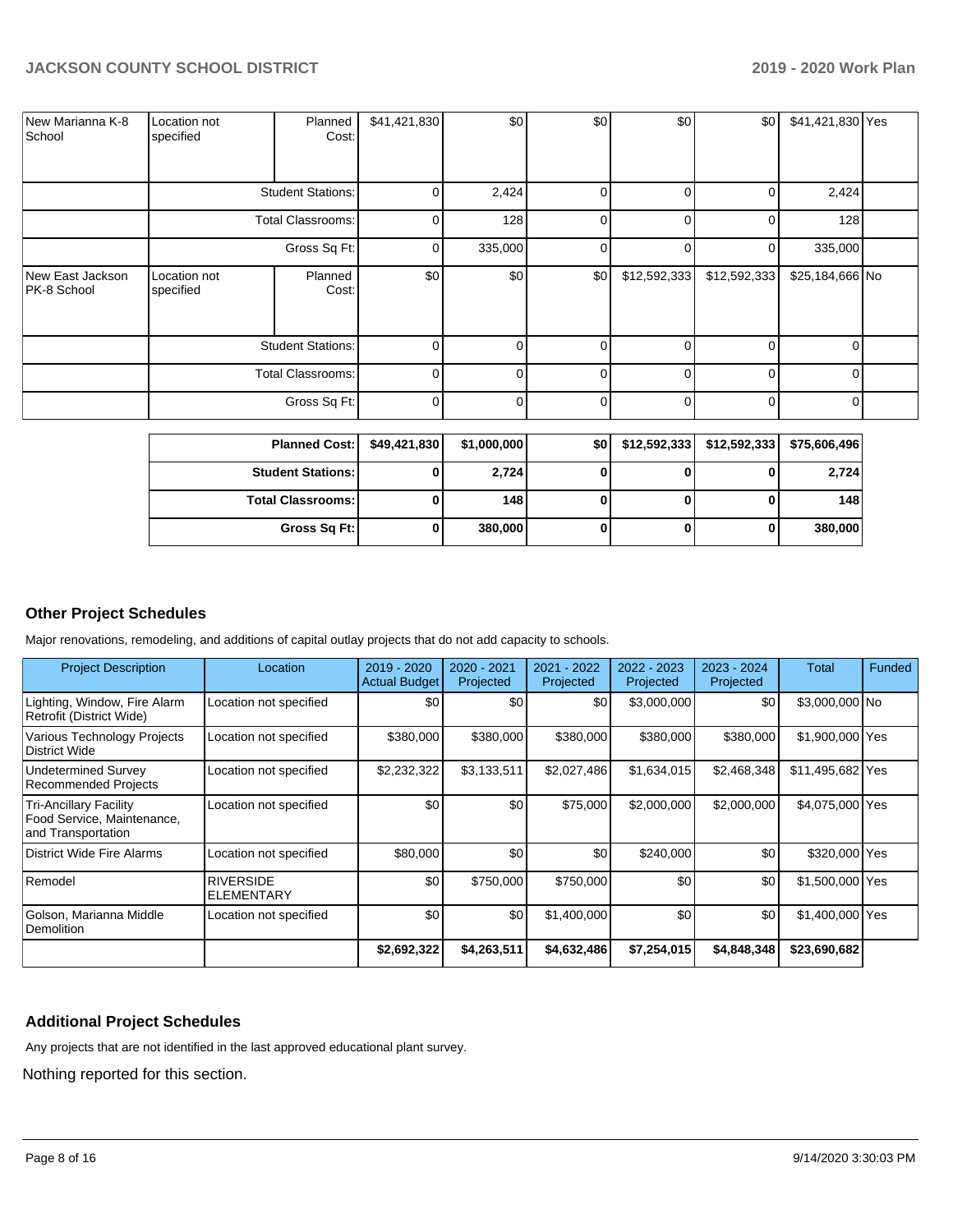# **Non Funded Growth Management Project Schedules**

Schedule indicating which projects, due to planned development, that CANNOT be funded from current revenues projected over the next five years.

Nothing reported for this section.

# **Tracking**

# **Capacity Tracking**

| Location                                        | $2019 -$<br>2020 Satis.<br>Stu. Sta. | Actual<br>$2019 -$<br><b>2020 FISH</b><br>Capacity | Actual<br>$2018 -$<br>2019<br><b>COFTE</b> | # Class<br><b>Rooms</b> | Actual<br>Average<br>$2019 -$<br>2020 Class<br><b>Size</b> | Actual<br>$2019 -$<br>2020<br><b>Utilization</b> | <b>New</b><br>Stu.<br>Capacity | <b>New</b><br>Rooms to<br>be<br>Added/Re<br>moved | Projected<br>$2023 -$<br>2024<br><b>COFTE</b> | Projected<br>$2023 -$<br>2024<br><b>Utilization</b> | Projected<br>$2023 -$<br>2024 Class<br><b>Size</b> |
|-------------------------------------------------|--------------------------------------|----------------------------------------------------|--------------------------------------------|-------------------------|------------------------------------------------------------|--------------------------------------------------|--------------------------------|---------------------------------------------------|-----------------------------------------------|-----------------------------------------------------|----------------------------------------------------|
| MARIANNA HIGH (OLD)                             | 122                                  | 122                                                | 17                                         | 5                       | $\overline{3}$                                             | 14.00 %                                          | $\Omega$                       | $\Omega$                                          | $\Omega$                                      | 0.00%                                               | $\Omega$                                           |
| <b>FRANK M GOLSON</b><br><b>ELEMENTARY</b>      | 814                                  | 814                                                | 630                                        | 46                      | 14                                                         | 77.00 %                                          | $\Omega$                       | $\Omega$                                          | 721                                           | 89.00 %                                             | 16                                                 |
| RIVERSIDE<br><b>ELEMENTARY</b>                  | 831                                  | 831                                                | 665                                        | 41                      | 16                                                         | 80.00%                                           | $\Omega$                       | $\Omega$                                          | 597                                           | 72.00 %                                             | 15                                                 |
| MARIANNA MIDDLE                                 | 887                                  | 798                                                | 592                                        | 40                      | 15                                                         | 74.00 %                                          | $\Omega$                       | $\Omega$                                          | 511                                           | 64.00 %                                             | 13                                                 |
| MALONE SCHOOL                                   | 783                                  | 704                                                | 512                                        | 37                      | 14                                                         | 73.00 %                                          | $\Omega$                       | $\Omega$                                          | 452                                           | 64.00%                                              | 12                                                 |
| <b>SNEADS SENIOR HIGH</b>                       | 597                                  | 447                                                | 406                                        | 24                      | 17                                                         | 91.00%                                           | $\Omega$                       | $\Omega$                                          | 368                                           | 82.00 %                                             | 15                                                 |
| <b>SNEADS ELEMENTARY</b>                        | 566                                  | 566                                                | 504                                        | 30                      | 17                                                         | 89.00 %                                          | $\Omega$                       | $\Omega$                                          | 464                                           | 82.00 %                                             | 15                                                 |
| <b>GRAND RIDGE SCHOOL</b>                       | 882                                  | 793                                                | 458                                        | 40                      | 11                                                         | 58.00 %                                          | $\Omega$                       | $\Omega$                                          | 396                                           | 50.00 %                                             | 10                                                 |
| HOPE SCHOOL                                     | 144                                  | 144                                                | 117                                        | 12                      | 10                                                         | 81.00%                                           | $\Omega$                       | $\Omega$                                          | 124                                           | 86.00 %                                             | 10                                                 |
| COTTONDALE SENIOR<br><b>HIGH</b>                | 681                                  | 612                                                | 466                                        | 28                      | 17                                                         | 76.00%                                           | $\Omega$                       | $\Omega$                                          | 409                                           | 67.00 %                                             | 15                                                 |
| COTTONDALE<br><b>ELEMENTARY</b>                 | 500                                  | 500                                                | 395                                        | 27                      | 15                                                         | 79.00 %                                          | $\Omega$                       | $\Omega$                                          | 367                                           | 73.00 %                                             | 14                                                 |
| <b>GRACEVILLE</b><br><b>ELEMENTARY</b>          | 514                                  | 514                                                | 223                                        | 27                      | 8                                                          | 43.00 %                                          | $\Omega$                       | $\Omega$                                          | 248                                           | 48.00 %                                             | 9                                                  |
| <b>GRACEVILLE HIGH</b>                          | 487                                  | 438                                                | 248                                        | 20                      | 12                                                         | 57.00 %                                          | $\Omega$                       | $\Omega$                                          | 260                                           | 59.00 %                                             | 13                                                 |
| <b>Adult Education Center</b>                   | 169                                  | 253                                                | $\Omega$                                   | 6                       | $\overline{0}$                                             | 0.00%                                            | $\Omega$                       | $\Omega$                                          | $\Omega$                                      | 0.00%                                               | $\mathbf 0$                                        |
| <b>JACKSON ALTERNATIVE</b><br>SCHOOL (CACL/ACE) | 374                                  | 374                                                | 80                                         | 17                      | 5 <sup>1</sup>                                             | 21.00%                                           | $\Omega$                       | $\Omega$                                          | 83                                            | 22.00 %                                             | 5                                                  |
| Early Childhood Center                          | 280                                  | 280                                                | 38                                         | 16                      | $\overline{2}$                                             | 14.00 %                                          | $\Omega$                       | $\Omega$                                          | 28                                            | 10.00 %                                             | $\overline{2}$                                     |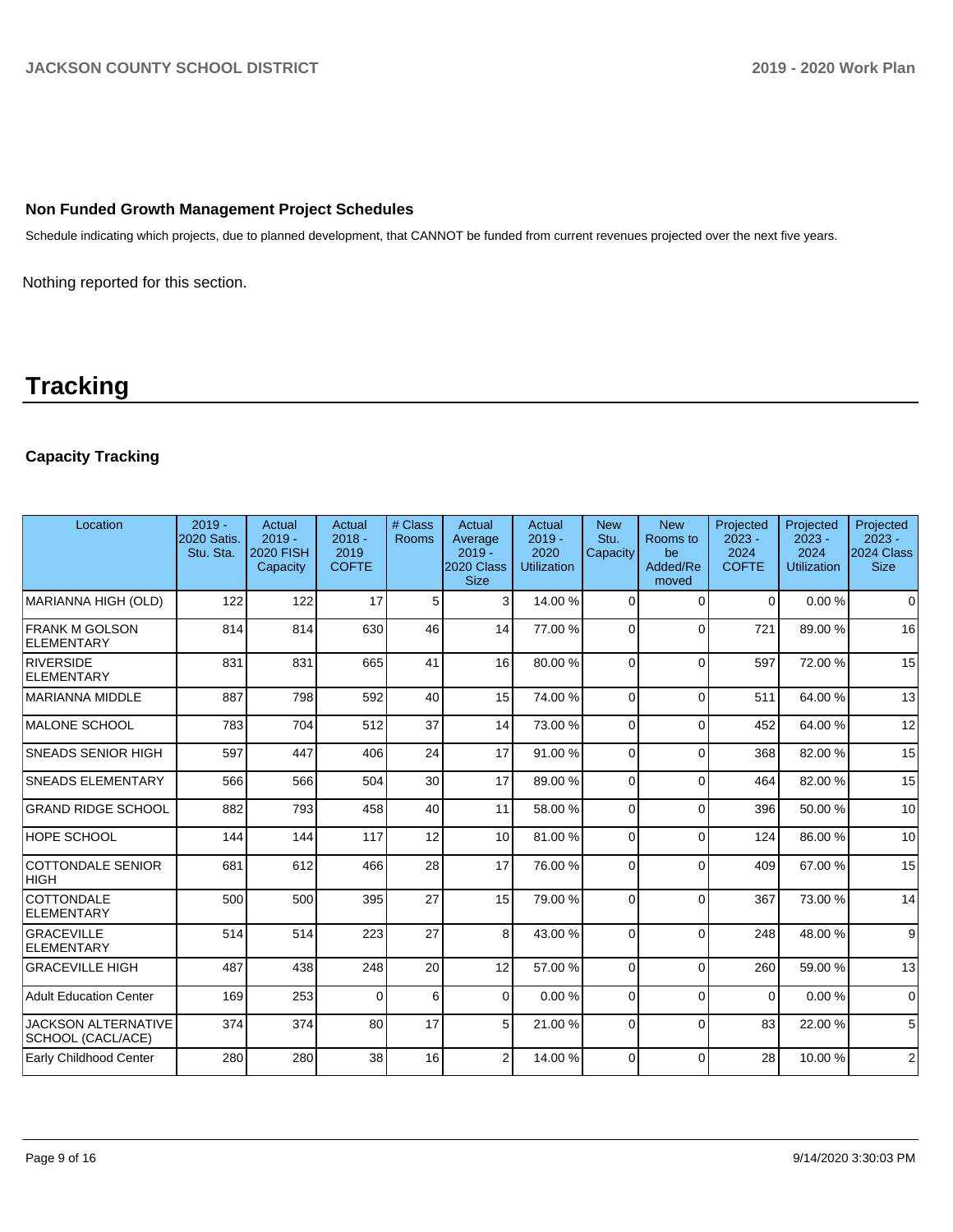| <b>IMARIANNA HIGH</b><br>SCHOOL (NEW) | .203  | 082   | 7041  | 45  | 16 | 65.00 % |  | 676   | 62.00 % | AC<br>◡               |
|---------------------------------------|-------|-------|-------|-----|----|---------|--|-------|---------|-----------------------|
|                                       | 9,834 | 9.272 | 6,057 | 461 | 13 | 65.32 % |  | 5.704 | 61.52 % | $\overline{a}$<br>. . |

The COFTE Projected Total (5,704) for 2023 - 2024 must match the Official Forecasted COFTE Total (5,704 ) for 2023 - 2024 before this section can be completed. In the event that the COFTE Projected Total does not match the Official forecasted COFTE, then the Balanced Projected COFTE Table should be used to balance COFTE.

| Projected COFTE for 2023 - 2024 |       |
|---------------------------------|-------|
| Elementary (PK-3)               | 1,995 |
| Middle (4-8)                    | 2,075 |
| High (9-12)                     | 1,634 |
|                                 | 5,704 |

| <b>Grade Level Type</b> | <b>Balanced Projected</b><br>COFTE for 2023 - 2024 |
|-------------------------|----------------------------------------------------|
| Elementary (PK-3)       |                                                    |
| Middle $(4-8)$          |                                                    |
| High (9-12)             |                                                    |
|                         | 5,704                                              |

#### **Relocatable Replacement**

Number of relocatable classrooms clearly identified and scheduled for replacement in the school board adopted financially feasible 5-year district work program.

| Location                               | $2019 - 2020$ | $2020 - 2021$ | $2021 - 2022$ | 2022 - 2023 | 2023 - 2024 | Year 5 Total |
|----------------------------------------|---------------|---------------|---------------|-------------|-------------|--------------|
| <b>FRANK M GOLSON ELEMENTARY</b>       |               |               |               |             |             |              |
| RIVERSIDE ELEMENTARY                   |               |               |               |             |             |              |
| IMARIANNA MIDDLE                       |               |               |               |             |             |              |
| HOPE SCHOOL                            |               |               |               |             |             | 51           |
| JACKSON ALTERNATIVE SCHOOL (CACL/ACE)  |               |               |               |             |             |              |
| <b>Total Relocatable Replacements:</b> |               | 12            |               |             |             | 19           |

#### **Charter Schools Tracking**

Information regarding the use of charter schools.

Nothing reported for this section.

#### **Special Purpose Classrooms Tracking**

The number of classrooms that will be used for certain special purposes in the current year, by facility and type of classroom, that the district will, 1), not use for educational purposes, and 2), the co-teaching classrooms that are not open plan classrooms and will be used for educational purposes.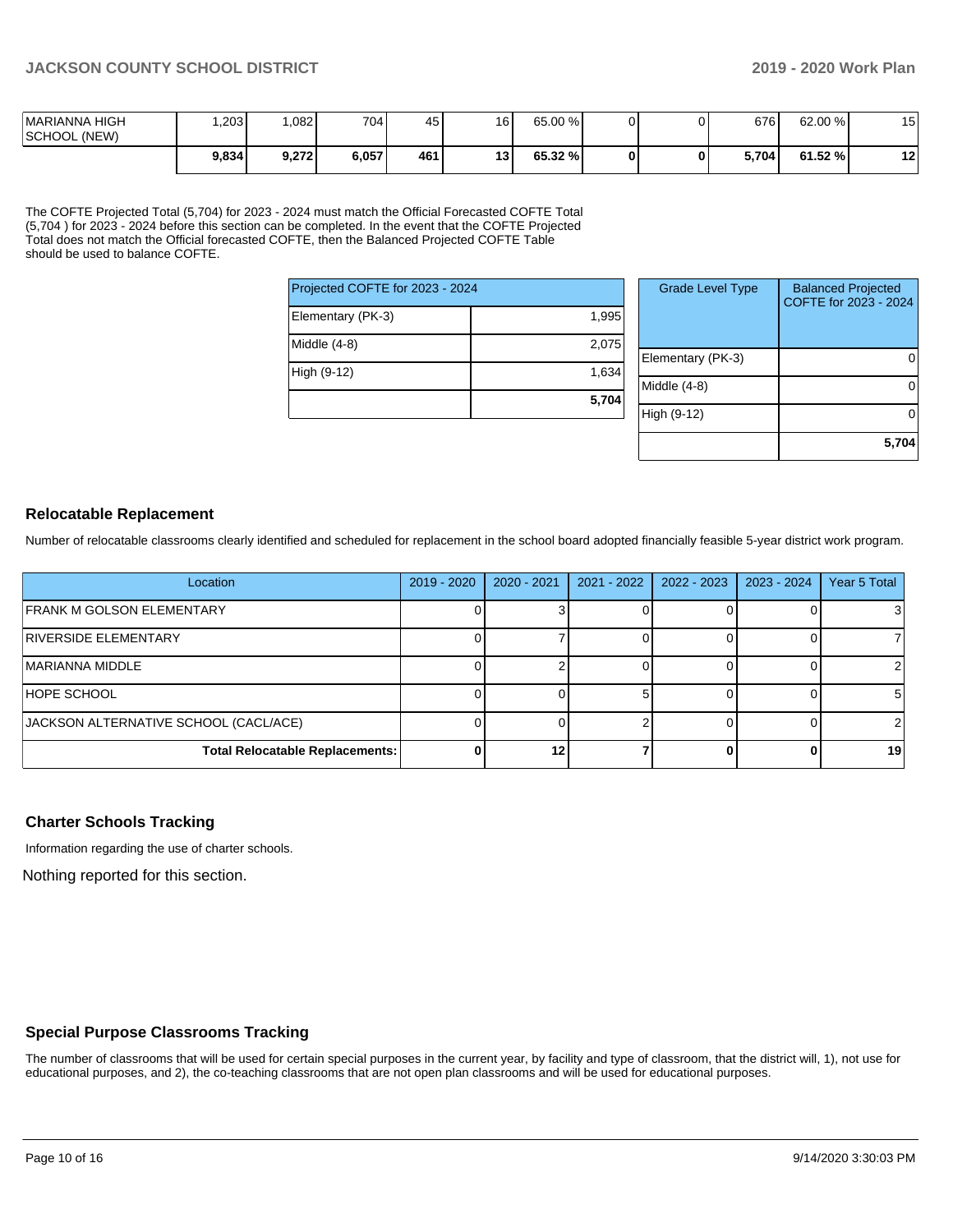| School                               |  | School Type $\left  \frac{1}{2}$ of Elementary $\left  \frac{1}{2}$ of Middle 4-8 $\left  \frac{1}{2}$ of High 9-12<br><b>K-3 Classrooms L</b> | <b>Classrooms</b> | <b>Classrooms</b> | # of $ESE$<br><b>Classrooms</b> | # of Combo<br><b>Classrooms</b> | Total<br><b>Classrooms</b> |
|--------------------------------------|--|------------------------------------------------------------------------------------------------------------------------------------------------|-------------------|-------------------|---------------------------------|---------------------------------|----------------------------|
| <b>Total Educational Classrooms:</b> |  |                                                                                                                                                |                   |                   | 0                               | 01                              |                            |

| School                               | <b>School Type</b> | # of Elementary<br>K-3 Classrooms | # of Middle 4-8<br><b>Classrooms</b> | # of High $9-12$<br><b>Classrooms</b> | # of $ESE$<br>Classrooms | # of Combo<br><b>Classrooms</b> | Total<br><b>Classrooms</b> |
|--------------------------------------|--------------------|-----------------------------------|--------------------------------------|---------------------------------------|--------------------------|---------------------------------|----------------------------|
| <b>COTTONDALE ELEMENTARY</b>         | Co-Teaching        |                                   |                                      |                                       |                          |                                 |                            |
| <b>GRACEVILLE HIGH</b>               | Co-Teaching        |                                   |                                      |                                       |                          |                                 |                            |
| <b>SNEADS ELEMENTARY</b>             | Co-Teaching        |                                   |                                      |                                       |                          |                                 |                            |
| <b>Total Co-Teaching Classrooms:</b> |                    |                                   |                                      |                                       |                          |                                 |                            |

#### **Infrastructure Tracking**

**Necessary offsite infrastructure requirements resulting from expansions or new schools. This section should include infrastructure information related to capacity project schedules and other project schedules (Section 4).** 

Not Specified

**Proposed location of planned facilities, whether those locations are consistent with the comprehensive plans of all affected local governments, and recommendations for infrastructure and other improvements to land adjacent to existing facilities. Provisions of 1013.33(12), (13) and (14) and 1013.36** must be addressed for new facilities planned within the 1st three years of the plan (Section 5).

Not Specified

**Consistent with Comp Plan?** No

# **Net New Classrooms**

The number of classrooms, by grade level and type of construction, that were added during the last fiscal year.

| List the net new classrooms added in the 2018 - 2019 fiscal year.                                                                                       |                              |                                   |                                |                                                                        | List the net new classrooms to be added in the 2019 - 2020 fiscal<br>year. |                                   |                                |                        |
|---------------------------------------------------------------------------------------------------------------------------------------------------------|------------------------------|-----------------------------------|--------------------------------|------------------------------------------------------------------------|----------------------------------------------------------------------------|-----------------------------------|--------------------------------|------------------------|
| "Classrooms" is defined as capacity carrying classrooms that are added to increase<br>capacity to enable the district to meet the Class Size Amendment. |                              |                                   |                                | Totals for fiscal year 2019 - 2020 should match totals in Section 15A. |                                                                            |                                   |                                |                        |
| Location                                                                                                                                                | $2018 - 2019$ #<br>Permanent | $2018 - 2019$ #<br><b>Modular</b> | $2018 - 2019$ #<br>Relocatable | $2018 - 2019$<br>Total                                                 | $2019 - 2020$ #<br>Permanent                                               | $2019 - 2020$ #<br><b>Modular</b> | $2019 - 2020$ #<br>Relocatable | $2019 - 2020$<br>Total |
| Elementary (PK-3)                                                                                                                                       |                              |                                   |                                |                                                                        |                                                                            |                                   |                                |                        |
| Middle (4-8)                                                                                                                                            |                              |                                   |                                |                                                                        |                                                                            |                                   |                                | ΩI                     |
| High (9-12)                                                                                                                                             |                              |                                   |                                |                                                                        |                                                                            |                                   |                                |                        |
|                                                                                                                                                         |                              |                                   |                                |                                                                        | ŋ                                                                          |                                   | ŋ                              | 0                      |

#### **Relocatable Student Stations**

Number of students that will be educated in relocatable units, by school, in the current year, and the projected number of students for each of the years in the workplan.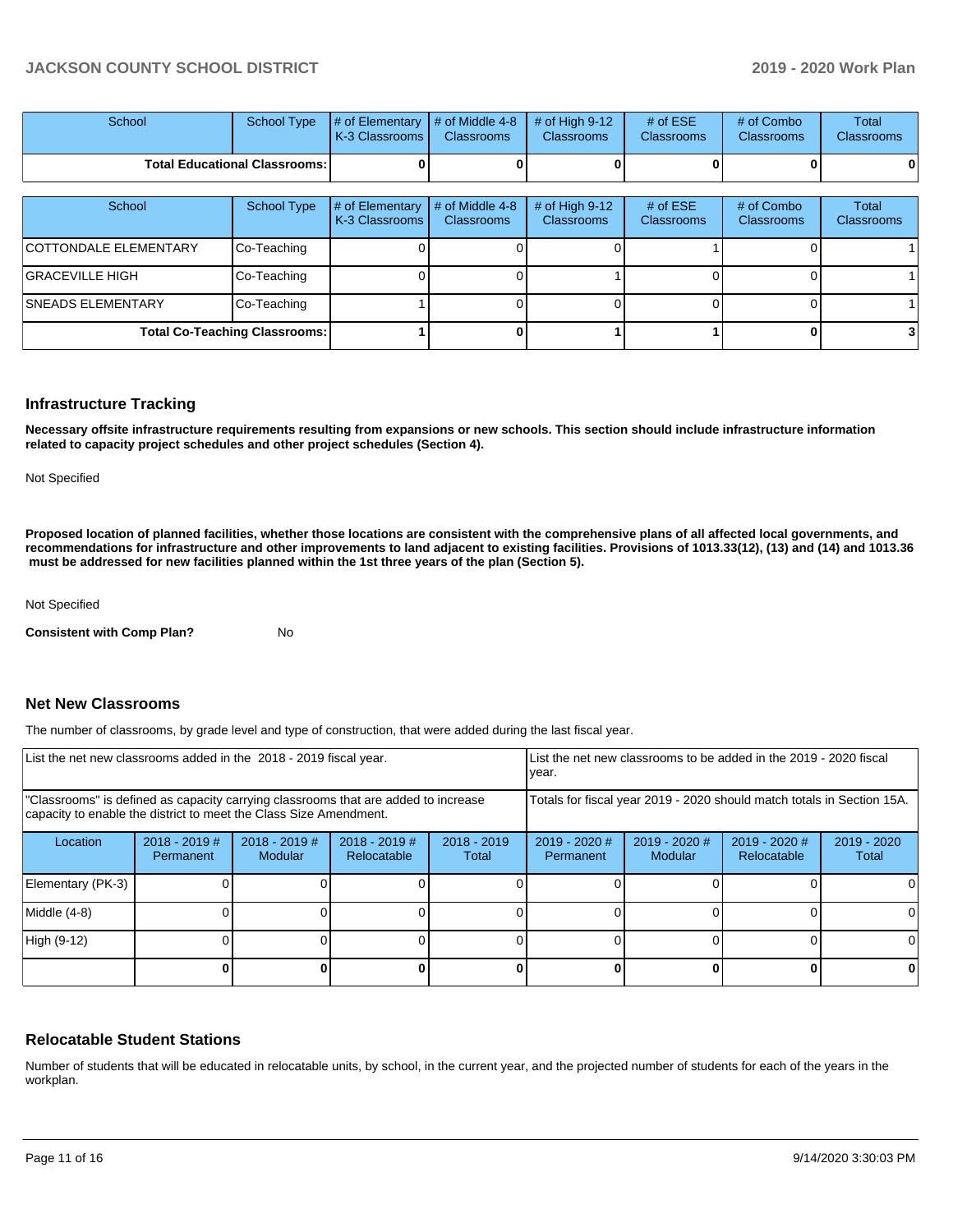| <b>Site</b>                                       | 2019 - 2020 | 2020 - 2021 | 2021 - 2022 | 2022 - 2023 | 2023 - 2024    | 5 Year Average |
|---------------------------------------------------|-------------|-------------|-------------|-------------|----------------|----------------|
| MARIANNA HIGH (OLD)                               | $\Omega$    | 0           | $\Omega$    | $\Omega$    | $\Omega$       | $\overline{0}$ |
| FRANK M GOLSON ELEMENTARY                         | 36          | 0           | 0           | 0           | 0              | 7              |
| <b>RIVERSIDE ELEMENTARY</b>                       | 132         | 0           | C           | $\Omega$    | 0              | 26             |
| MARIANNA MIDDLE                                   | 44          | $\Omega$    | $\Omega$    | $\Omega$    | $\Omega$       | 9              |
| MALONE SCHOOL                                     | 18          | 0           | $\Omega$    | 0           | $\Omega$       | 4              |
| <b>SNEADS SENIOR HIGH</b>                         | $\Omega$    | $\Omega$    | $\Omega$    | 0           | $\overline{0}$ | $\overline{0}$ |
| JACKSON ALTERNATIVE SCHOOL (CACL/ACE)             | 44          | 44          | $\Omega$    | $\Omega$    | $\Omega$       | 18             |
| Early Childhood Center                            | 36          | 36          | 36          | 0           | 0              | 22             |
| <b>GRACEVILLE ELEMENTARY</b>                      | $\Omega$    | $\Omega$    | $\Omega$    | 0           | $\Omega$       | $\mathbf 0$    |
| <b>GRACEVILLE HIGH</b>                            | $\Omega$    | $\Omega$    | $\Omega$    | 0           | $\Omega$       | $\Omega$       |
| <b>Adult Education Center</b>                     | $\Omega$    | 0           | $\Omega$    | $\Omega$    | $\Omega$       | $\overline{0}$ |
| <b>SNEADS ELEMENTARY</b>                          | 88          | 88          | 88          | $\Omega$    | $\Omega$       | 53             |
| <b>GRAND RIDGE SCHOOL</b>                         | 44          | 18          | 18          | 0           | 0              | 16             |
| <b>HOPE SCHOOL</b>                                | 72          | 72          | $\Omega$    | 0           | 0              | 29             |
| <b>COTTONDALE SENIOR HIGH</b>                     | $\Omega$    | $\Omega$    | $\Omega$    | $\Omega$    | $\Omega$       | $\mathbf 0$    |
| COTTONDALE ELEMENTARY                             | 18          | 18          | 18          | $\Omega$    | $\Omega$       | 11             |
| MARIANNA HIGH SCHOOL (NEW)                        | 0           | 0           | $\Omega$    | $\Omega$    | $\mathbf 0$    | 0              |
| Totals for JACKSON COUNTY SCHOOL DISTRICT         |             |             |             |             |                |                |
| Total students in relocatables by year.           | 532         | 276         | 160         | ŋ           | $\Omega$       | 194            |
| Total number of COFTE students projected by year. | 6,010       | 5,928       | 5,844       | 5,761       | 5,704          | 5,849          |
| Percent in relocatables by year.                  | 9%          | 5 %         | 3%          | 0%          | 0%             | 3%             |

# **Leased Facilities Tracking**

Exising leased facilities and plans for the acquisition of leased facilities, including the number of classrooms and student stations, as reported in the educational plant survey, that are planned in that location at the end of the five year workplan.

| Location                              | # of Leased<br>Classrooms 2019 -<br>2020 | <b>FISH Student</b><br><b>Stations</b> | Owner | # of Leased<br>Classrooms 2023 -<br>2024 | <b>FISH Student</b><br><b>Stations</b> |
|---------------------------------------|------------------------------------------|----------------------------------------|-------|------------------------------------------|----------------------------------------|
| MARIANNA HIGH (OLD)                   |                                          |                                        |       |                                          |                                        |
| <b>FRANK M GOLSON ELEMENTARY</b>      |                                          |                                        |       |                                          | 0                                      |
| <b>RIVERSIDE ELEMENTARY</b>           |                                          |                                        |       |                                          |                                        |
| <b>MARIANNA MIDDLE</b>                |                                          |                                        |       |                                          |                                        |
| <b>IMALONE SCHOOL</b>                 |                                          |                                        |       |                                          |                                        |
| <b>ISNEADS SENIOR HIGH</b>            |                                          |                                        |       |                                          |                                        |
| JACKSON ALTERNATIVE SCHOOL (CACL/ACE) |                                          |                                        |       |                                          | 0                                      |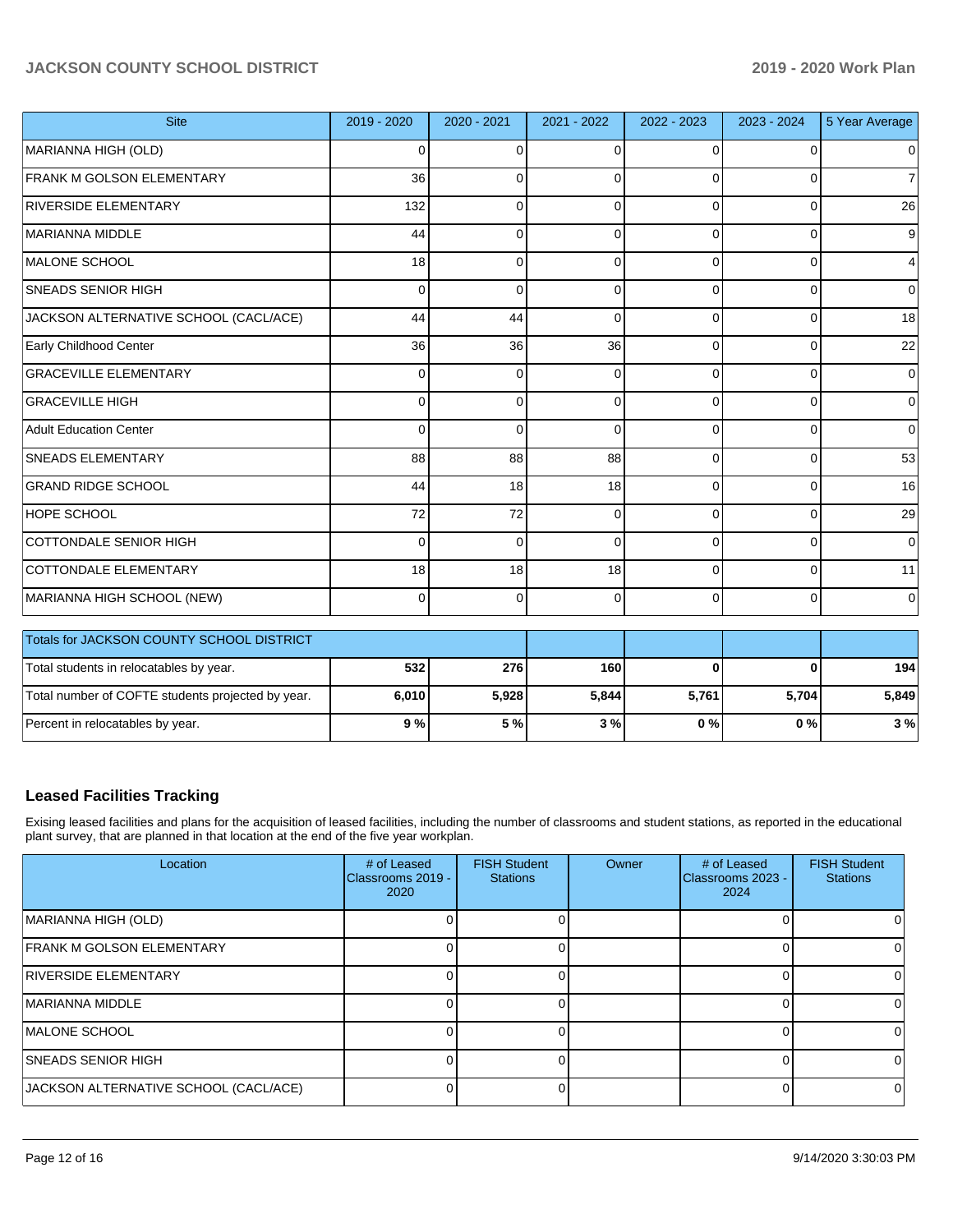| Early Childhood Center       |  |  |  |
|------------------------------|--|--|--|
| MARIANNA HIGH SCHOOL (NEW)   |  |  |  |
| <b>GRACEVILLE HIGH</b>       |  |  |  |
| Adult Education Center       |  |  |  |
| <b>SNEADS ELEMENTARY</b>     |  |  |  |
| COTTONDALE SENIOR HIGH       |  |  |  |
| <b>COTTONDALE ELEMENTARY</b> |  |  |  |
| <b>GRACEVILLE ELEMENTARY</b> |  |  |  |
|                              |  |  |  |

#### **Failed Standard Relocatable Tracking**

Relocatable units currently reported by school, from FISH, and the number of relocatable units identified as 'Failed Standards'.

Nothing reported for this section.

# **Planning**

#### **Class Size Reduction Planning**

**Plans approved by the school board that reduce the need for permanent student stations such as acceptable school capacity levels, redistricting, busing, year-round schools, charter schools, magnet schools, public-private partnerships, multitrack scheduling, grade level organization, block scheduling, or other alternatives.**

None

#### **School Closure Planning**

**Plans for the closure of any school, including plans for disposition of the facility or usage of facility space, and anticipated revenues.** 

When the new K-8 is constructed, Golson Elementary, Riverside Elementary, and Marianna Middle will be combined into the new K-8 Facility. This is scheduled to occur in the Fall of 2020.

The new K-5 Wing being added to Graceville High School will open in Fall of 2020 and Graceville Elementary will be closed and sold.

When the new PK-8 is constructed on the East side of the District, Sneads Elementary and Grand Ridge Middle will be combined into the new PK-8 Facility. This is scheduled to occur in the Fall of 2025.

# **Long Range Planning**

#### **Ten-Year Maintenance**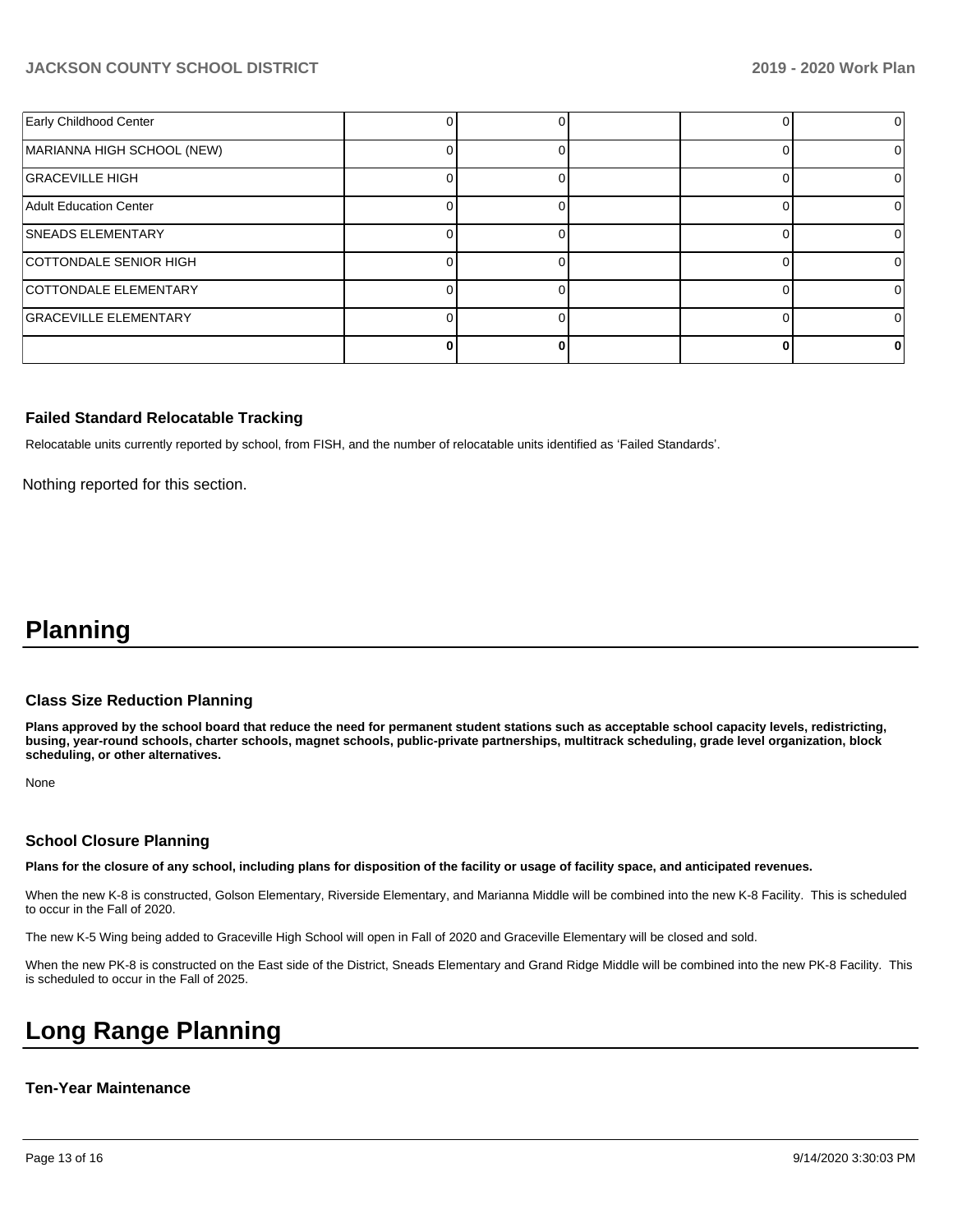District projects and locations regarding the projected need for major renovation, repair, and maintenance projects within the district in years 6-10 beyond the projects plans detailed in the five years covered by the work plan.

Nothing reported for this section.

### **Ten-Year Capacity**

Schedule of capital outlay projects projected to ensure the availability of satisfactory student stations for the projected student enrollment in K-12 programs for the future 5 years beyond the 5-year district facilities work program.

Nothing reported for this section.

# **Ten-Year Planned Utilization**

Schedule of planned capital outlay projects identifying the standard grade groupings, capacities, and planned utilization rates of future educational facilities of the district for both permanent and relocatable facilities.

| Grade Level Projections         | <b>FISH</b><br><b>Student</b><br><b>Stations</b> | Actual 2018 -<br><b>2019 FISH</b><br>Capacity | Actual<br>$2018 -$<br>2019<br><b>COFTE</b> | Actual 2018 - 2019<br><b>Utilization</b> | Actual 2019 - 2020 / 2028 - 2029 new<br>Student Capacity to be added/removed | Projected 2028<br>2029 COFTE | Projected 2028 -<br>2029 Utilization |
|---------------------------------|--------------------------------------------------|-----------------------------------------------|--------------------------------------------|------------------------------------------|------------------------------------------------------------------------------|------------------------------|--------------------------------------|
| Elementary - District<br>Totals | 3.505                                            | 3,505                                         | 2.454.24                                   | 70.01 %                                  |                                                                              |                              | 0.00%                                |
| Middle - District Totals        | 3.720                                            | 3.345                                         | 2.277.28                                   | 68.07%                                   |                                                                              |                              | 0.00%                                |
| High - District Totals          | 0.800                                            | 1.529                                         | 1.110.73                                   | 72.66 %                                  |                                                                              |                              | 0.00%                                |
| Other - ESE, etc                | 809                                              | 893                                           | 214.48                                     | 23.96 %                                  |                                                                              |                              | 0.00%                                |
|                                 | 9,834                                            | 9,272                                         | 6,056.73                                   | 65.32 %                                  |                                                                              |                              | 0.00%                                |

**Combination schools are included with the middle schools for student stations, capacity, COFTE and utilization purposes because these facilities all have a 90% utilization factor. Use this space to explain or define the grade groupings for combination schools.** 

No comments to report.

# **Ten-Year Infrastructure Planning**

Nothing reported for this section.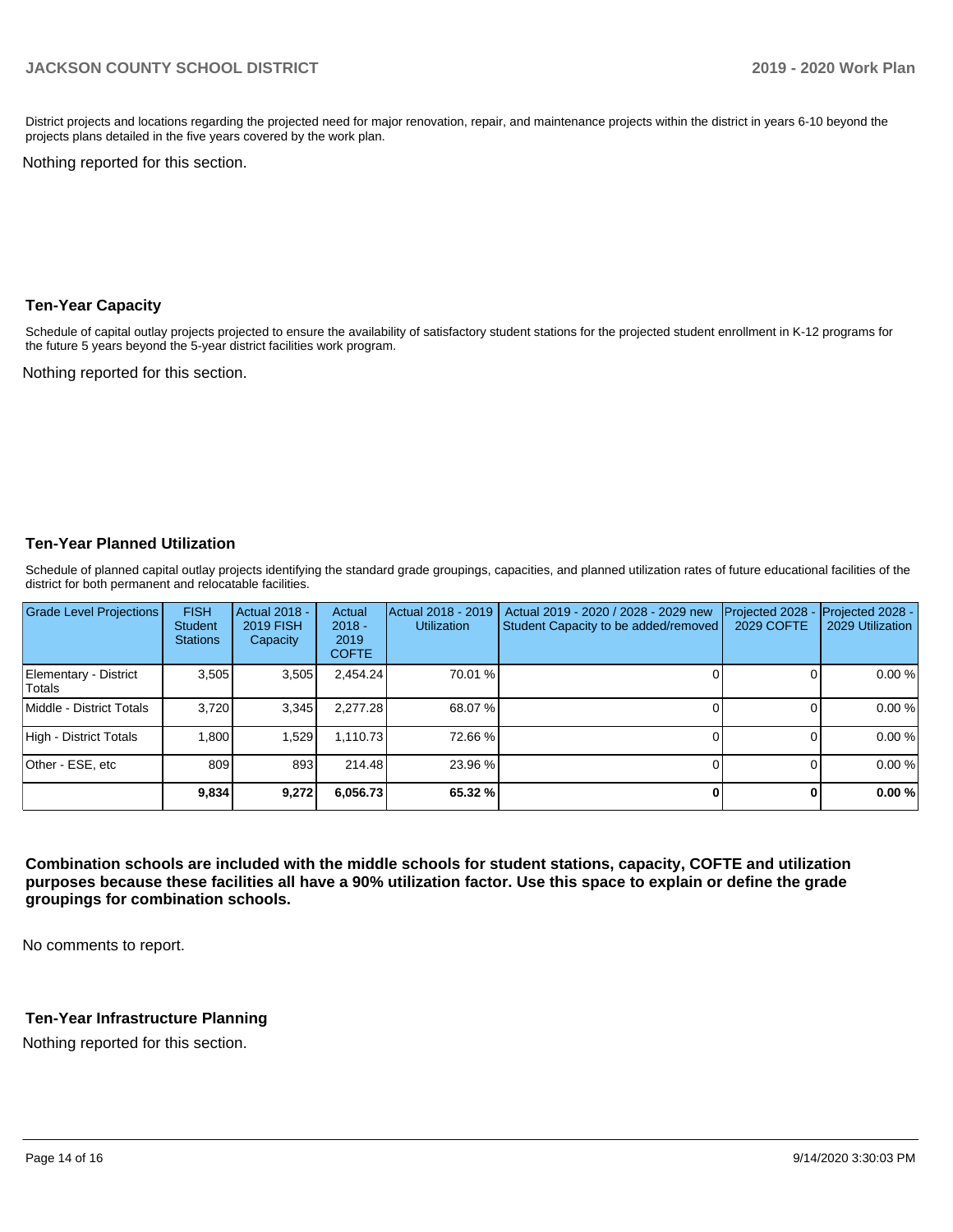#### **Twenty-Year Maintenance**

District projects and locations regarding the projected need for major renovation, repair, and maintenance projects within the district in years 11-20 beyond the projects plans detailed in the five years covered by the work plan.

Nothing reported for this section.

# **Twenty-Year Capacity**

Schedule of capital outlay projects projected to ensure the availability of satisfactory student stations for the projected student enrollment in K-12 programs for the future 11-20 years beyond the 5-year district facilities work program.

Nothing reported for this section.

# **Twenty-Year Planned Utilization**

Schedule of planned capital outlay projects identifying the standard grade groupings, capacities, and planned utilization rates of future educational facilities of the district for both permanent and relocatable facilities.

| <b>Grade Level Projections</b>  | <b>FISH</b><br><b>Student</b><br><b>Stations</b> | <b>Actual 2018 -</b><br><b>2019 FISH</b><br>Capacity | Actual<br>$2018 -$<br>2019<br><b>COFTE</b> | Actual 2018 - 2019<br><b>Utilization</b> | Actual 2019 - 2020 / 2038 - 2039 new<br>Student Capacity to be added/removed | Projected 2038<br>2039 COFTE | Projected 2038 -<br>2039 Utilization |
|---------------------------------|--------------------------------------------------|------------------------------------------------------|--------------------------------------------|------------------------------------------|------------------------------------------------------------------------------|------------------------------|--------------------------------------|
| Elementary - District<br>Totals | 3,505                                            | 3,505                                                | 2,454.24                                   | 70.01 %                                  |                                                                              |                              | 0.00 %                               |
| Middle - District Totals        | 3.720                                            | 3,345                                                | 2.277.28                                   | 68.07 %                                  |                                                                              |                              | 0.00 %                               |
| High - District Totals          | 1.800                                            | 1.529                                                | 1.110.73                                   | 72.66 %                                  |                                                                              |                              | 0.00 %                               |
| Other - ESE, etc                | 809                                              | 893                                                  | 214.48                                     | 23.96 %                                  |                                                                              |                              | 0.00 %                               |
|                                 | 9,834                                            | 9,272                                                | 6,056.73                                   | 65.32 %                                  |                                                                              |                              | 0.00 %                               |

**Combination schools are included with the middle schools for student stations, capacity, COFTE and utilization purposes because these facilities all have a 90% utilization factor. Use this space to explain or define the grade groupings for combination schools.** 

No comments to report.